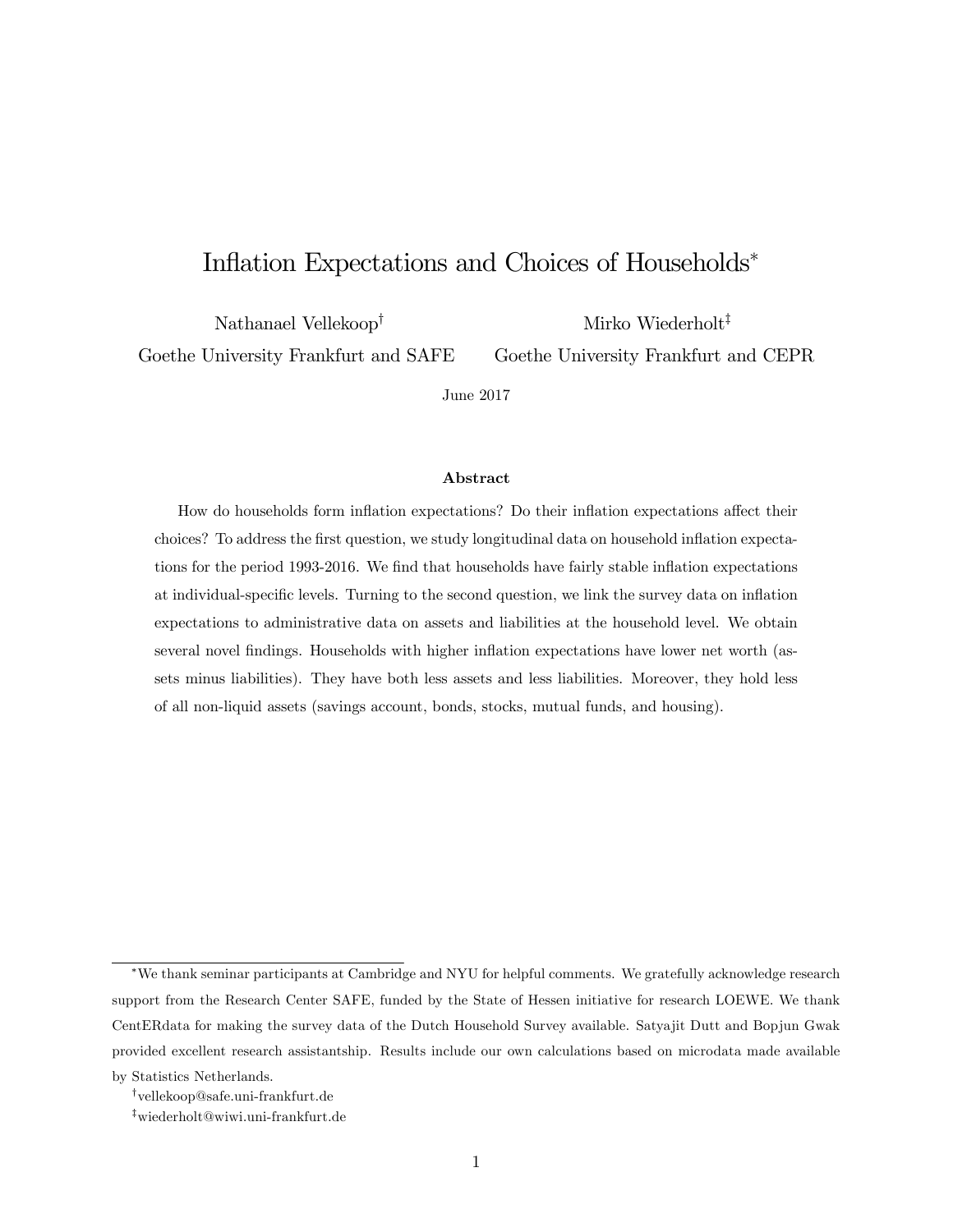# 1 Introduction

How do individuals form inflation expectations? The answer to this question is of central importance for policy makers. Inflation expectations are viewed as a key determinant of inflation (Bernanke, 2007, Yellen, 2015). Furthermore, in Japan, the United States, and Europe, policies that raise inflation expectations have been proposed as policies to stimulate spending when interest rates are at the effective lower bound. Hence, theoretical and empirical research on expectation formation has been an important input into policy-making.<sup>1</sup>

A question that seems equally important is: Do agents' inflation expectations affect their choices? According to theories that have had a large impact on policy-making in practice, there is a tight link between inflation expectations and choices (e.g., the consumption Euler equation and the New Keynesian Phillips curve in New Keynesian models), but empirically it is still an open question whether there exists such a tight link between inflation expectations and choices, and only if inflation expectations do affect choices, we care about how inflation expectations are formed in the first place.

The key innovation of the paper is that we can link survey data on inflation expectations at the household level and administrative data on income, assets, and liabilities. The survey data on inflation expectations are already interesting, because they are longitudinal data for households. We use the Dutch Household Survey. The survey aims to be representative for the Dutch population. Every year households are asked to forecast prices for the next year. Households participate for several years. Since we can track individual households over time, we can study how individual households update inflation expectations over time. Most papers studying how individuals update inflation expectations over time use either a survey of professional forecasters or the panel component of the Michigan Survey of Consumers, but professional forecasters do not appear prominently in Macroeconomic models and households are surveyed at most twice in the Michigan Survey of Consumers. We therefore begin the paper by investigating how households update inflation expectations over time. We find that a model in which households believe annual inflation follows a first-order autoregressive process and households pay limited attention to current inflation to forecast future inflation matches aggregate updating patterns well. The simplest version of the

<sup>1</sup>For example, the rational expectations revolution has had a large impact on institutional design such as central bank independence and learning models have affected how central banks think about disinflations.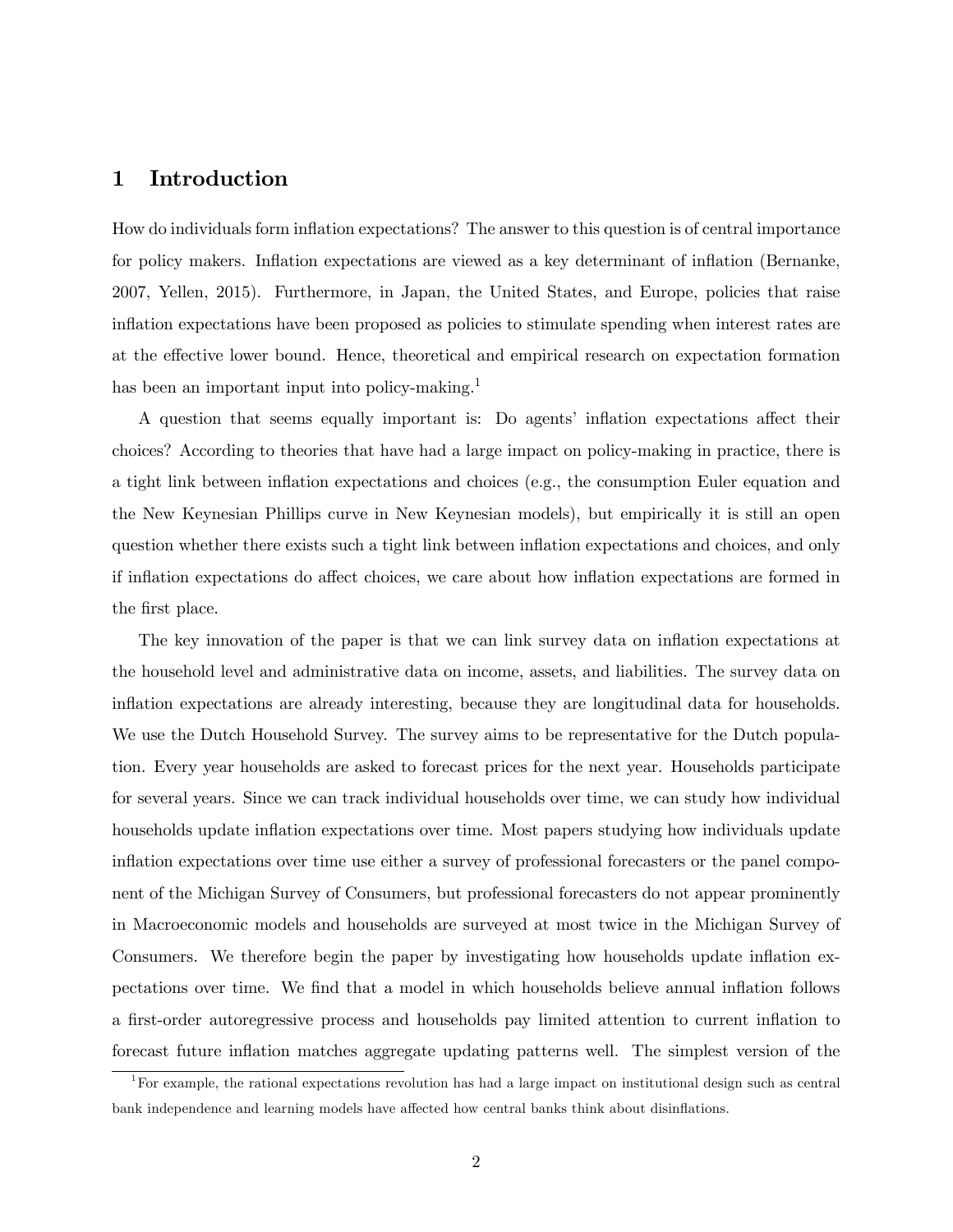model however cannot match the large cross-sectional heterogeneity in inflation expectations and the high persistence in households' relative views. We therefore generalize the benchmark model by allowing households to believe that official inflation statistics are biased. Heterogeneity in this perceived bias raises both heterogeneity in inflation expectations and persistence in households' relative views.

In the second part, we turn to the key question of the paper: Do agents' inflation expectations affect their choices? We exploit the fact that the same survey (the DNB Household Survey) contains questions on inflation expectations and questions on assets and liabilities. In addition, we exploit the fact that one can match the microdata from the DNB Household Survey with administrative data on income and wealth at the household level. We obtain several novel findings. First, households with higher inflation expectations have lower net worth (assets minus liabilities). Second, households with higher inflation expectations have less assets and less liabilities, for a given net worth. Third, households with higher inflation expectations hold less of all non-liquid assets (savings account, bonds, stocks, mutual funds, and housing). In other words, households with higher inflation expectations accumulate less wealth, are less leveraged, and invest less in non-liquid assets.

There exist only a few papers that study the relationship between inflation expectations and choices by households using microdata. Most papers in this literature examine the relationship between quantitative inflation expectations and answers to qualitative questions on "readiness to spend" (Bachmann et al., 2015, D'Acunto et al., 2016, Andrade et al., 2016, Arioli et al., 2017). These papers use the Michigan Survey of Consumers (MSC) or similar surveys for other countries. Another group of papers exploit recent innovations in the Federal Reserve Bank of New York Survey of Consumer Expectations (SCE): Crump et al. (2015) estimate the elasticity of intertemporal substitution, exploiting the fact that the SCE elicits quantitative measures of both inflation and spending growth expectations; Armantier et al. (2015) find that inflation expectations co-move in a meaningful way with investment choices in a financially incentivized field experiment. Finally, Malmendier and Nagel (2016) investigate the relationship between their model-implied inflation expectations and financial decisions reported in the Survey of Consumer Finances (SCF) at the cohort level. We take a different and complementary approach to the existing papers in this literature. We link microdata on inflation expectations for the period 1993-2016 to administrative data on income, assets, and liabilities at the household level.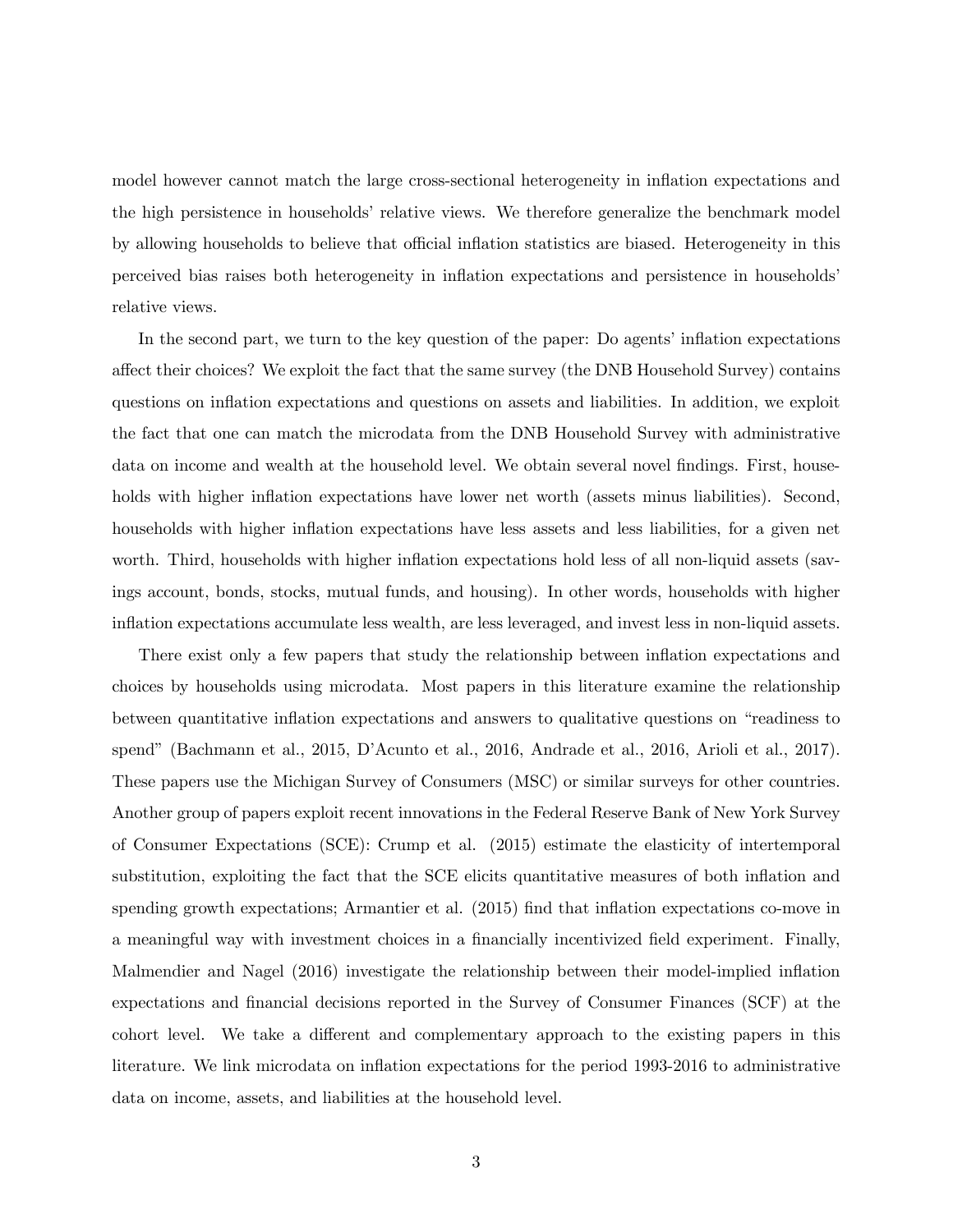The rest of the paper is organized as follows. Section 2 presents the survey data on inflation expectations and the core results on how individual households update inflation expectations over time. Section 3 introduces the administrative data on income, assets, and liabilities, explains the linking of the two data sets, and investigates whether households' inflation expectations affect their choices. Section 4 concludes.

### 2 Inflation Expectations of Households

In this section, we investigate how households update inflation expectations over time. We present the model, the data, descriptive statistics, and a comparison between a quantitative version of the model and the data.

### 2.1 Model

In the model, households believe annual inflation follows an  $AR(1)$  process, households pay limited attention to current inflation to forecast future inflation, and households may believe that official inflation statistics are biased.

Households' perceived law of motion for inflation is

$$
\pi_t = (1 - \rho)c + \rho \pi_{t-1} + u_t,\tag{1}
$$

where  $\pi_t$  is the inflation rate in year  $t, \rho \in (-1, 1]$  is the autocorrelation coefficient,  $c \in \mathbb{R}$  determines the unconditional expectation of inflation, and  $u_t \sim i.i.d.N(0, \sigma_u^2)$  is the innovation in year t. In every period, household  $i$  observes a signal about current inflation which, according to the household, is generated as follows

$$
s_{it} = \pi_t + \varepsilon_{it},\tag{2}
$$

where  $\varepsilon_{it} \sim i.i.d.N(\mu_i, \sigma_{\varepsilon}^2)$  is the noise in the signal, with  $\mu_i \in \mathbb{R}$  and  $\sigma_{\varepsilon}^2 \geq 0$ . The mean  $\mu_i$  captures the idea that the household may believe that official inflation statistics are biased. The variance  $\sigma_{\varepsilon}^2$  captures the idea that the household may be aware of the fact that he or she is paying limited attention to current inflation. The perceived  $\mu_i$  and the perceived  $\sigma_{\varepsilon}^2$  affect how the household interprets the signals,  $s_{it}$ , that the household receives. We assume that the household uses the steady-state Kalman filter to compute conditional expectations of future inflation.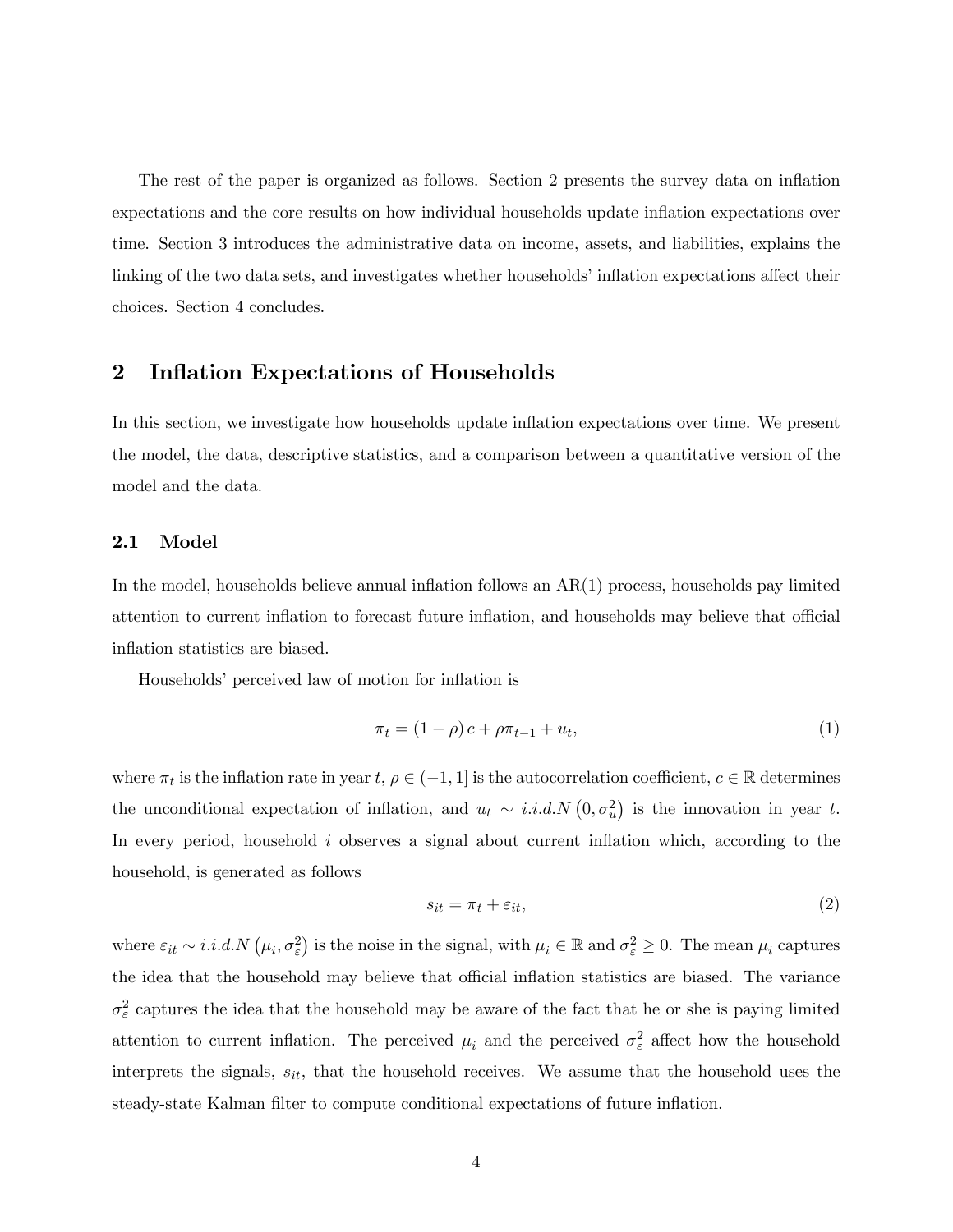The aforementioned assumptions imply the following equation for inflation expectations

$$
E[\pi_{t+1}|\mathcal{I}_{i,t}] = (1-\rho)c - \rho K\mu_i + \rho(1-K)E[\pi_t|\mathcal{I}_{i,t-1}] + \rho K\pi_t + \rho K\varepsilon_{it}.
$$
 (3)

A household's forecast in year t depends on an individual-specific intercept, the household's forecast in the previous year, the realized inflation rate, and a term that is linear in the noise in the signal. To derive equation  $(3)$ , note that equation  $(1)$  (after deducting c on both sides) is the state equation and equation (2) (after deducting  $c + \mu_i$  on both sides) is the observation equation in a state-space representation of the dynamics of the signal. The household first deducts the perceived bias  $\mu_i$  from the signal to transform the signal into an unbiased signal about current inflation. It follows from the standard equations for the steady-state Kalman filter that the nowcast for inflation is given by

$$
E[\pi_t - c | \mathcal{I}_{i,t}] = E[\pi_t - c | \mathcal{I}_{i,t-1}] + K (s_{it} - c - \mu_i - E[\pi_t - c | \mathcal{I}_{i,t-1}]),
$$

or equivalently

$$
E[\pi_t | \mathcal{I}_{i,t}] = E[\pi_t | \mathcal{I}_{i,t-1}] + K (s_{it} - \mu_i - E[\pi_t | \mathcal{I}_{i,t-1}]).
$$

The nowcast for inflation is a linear combination of the household's prior mean and the product of the Kalman gain K and the difference between the signal realization and the expected signal realization. The Kalman gain is an increasing function of the perceived signal-to-noise ratio,  $\sigma_u^2/\sigma_{\varepsilon}^2$ . Furthermore, the perceived law of motion for inflation implies that the forecast for inflation is a weighted average of the unconditional mean and the nowcast for inflation<sup>2</sup>

$$
E[\pi_{t+1}|\mathcal{I}_{i,t}] = (1-\rho)c + \rho E[\pi_t|\mathcal{I}_{i,t}].
$$

Combining the last two equations yields

$$
E[\pi_{t+1}|\mathcal{I}_{i,t}] = (1-\rho)c - \rho K\mu_i + \rho (1-K) E[\pi_t|\mathcal{I}_{i,t-1}] + \rho K s_{it}.
$$

Finally, if the signal  $s_{it}$  is indeed a linear combination of the current inflation rate and noise, we obtain equation (3) for the inflation forecast of household i in year  $t^3$ .

In sum, the model where households pay limited attention to current inflation to forecast future inflation and believe official inflation statistics may be biased predicts that

$$
\pi_{t+1|t,i} = \beta_{0,i} + \beta_1 \pi_{t|t-1,i} + \beta_2 \pi_t + \nu_{it}.
$$
\n(4)

<sup>&</sup>lt;sup>2</sup>If the perceived  $\rho$  equals one, the forecast simply equals the nowcast.

<sup>&</sup>lt;sup>3</sup>The household also believes that equation (3) holds, because the equation only follows from equations  $(1)-(2)$ and Bayesian updating, but while the household believes  $\varepsilon_{it}$  has mean  $\mu_i$ , the true mean of  $\varepsilon_{it}$  may differ from  $\mu_i$ .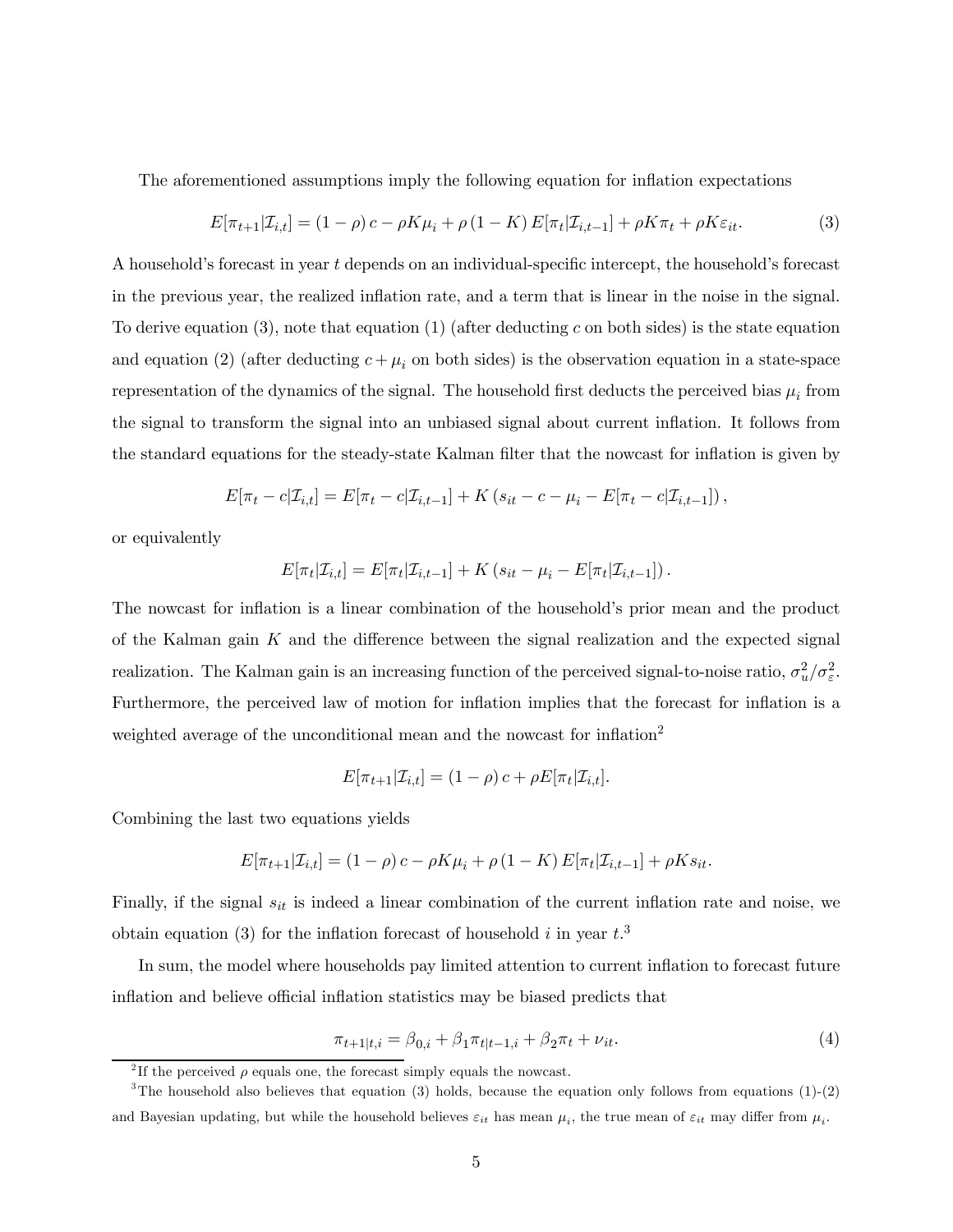Here  $\pi_{t+1|t,i} = E[\pi_{t+1}|\mathcal{I}_{i,t}]$  is the forecast of household i in year t,  $\pi_{t|t-1,i}$  is the forecast of the same household in year  $t-1$ , and  $\beta_{0,i} = (1-\rho)c - \rho K \mu_i$ ,  $\beta_1 = \rho(1-K)$ ,  $\beta_2 = \rho K$ , and  $\nu_{it} = \rho K \varepsilon_{it}$ .<sup>4</sup>

Before turning to the survey data on inflation expectations, it is worth pointing out that two other models of forecasts also yield equation (4). First, Patton and Timmermann (2010) propose and estimate a model in which professional forecasters shrink the data-based forecast towards some other individual-specific view. According to their model, the forecast of agent i in year t is a weighted average of the conditional expectation,  $E[\pi_{t+1}|\mathcal{I}_{i,t}]$ , and some other individual-specific view,  $\xi_i$ ,

$$
\pi_{t+1|t,i} = \omega \xi_i + (1 - \omega) E[\pi_{t+1}|\mathcal{I}_{i,t}].
$$

If the conditional expectation is given by equation  $(3)$ , then the forecast is given by equation  $(4)$ with  $\beta_{0,i} = \omega [1 - \rho (1 - K)] \xi_i + (1 - \omega) [(1 - \rho) c - \rho K \mu_i], \beta_1 = \rho (1 - K), \beta_2 = (1 - \omega) \rho K$ , and  $\nu_{it} = (1 - \omega) \rho K \varepsilon_{it}.$ 

Second, suppose that households misunderstand the survey question on inflation expectations and submit forecasts for inflation rates at the household level.<sup>5</sup> If households' perceived law of motion for aggregate inflation is given by equation (1), their perceived law of motion for household inflation is aggregate inflation plus a constant,  $\pi_{it} = \pi_t + \delta_i$ , and households pay limited attention to current household inflation to forecast future household inflation,  $s_{it} = \pi_{it} + \varepsilon_{it}$ , then the conditional expectation of future household inflation is given by

$$
E\left[\pi_{i,t+1}|\mathcal{I}_{i,t}\right] = (1-\rho)(c+\delta_i) + \rho(1-K)E[\pi_{it}|\mathcal{I}_{i,t-1}] + \rho K s_{it}.
$$

Furthermore, if the actual law of motion for household inflation has the form  $\pi_{it} = \pi_t + \zeta_{it}$ , where  $\zeta_{it}$  may or may not coincide with  $\delta_i$ , then the forecast of household i in year t is given by equation (4) with  $\beta_{0,i} = (1 - \rho) (c + \delta_i)$ ,  $\beta_1 = \rho (1 - K)$ ,  $\beta_2 = \rho K$ , and  $\nu_{it} = \rho K (\zeta_{it} + \varepsilon_{it})$ .

Equation (4) for individual forecasts also yields predictions for the cross-sectional average of forecasts and the persistence of relative views. Suppose that there are N households in the population. Summing across i on both sides of equation  $(4)$  and dividing by N yields

$$
\bar{\pi}_{t+1|t} = \bar{\beta}_0 + \beta_1 \bar{\pi}_{t|t-1} + \beta_2 \pi_t + \bar{\nu}_t.
$$
\n(5)

<sup>&</sup>lt;sup>4</sup>The model also predicts that  $\beta_1 + \beta_2 = \rho$  and  $\beta_2/\beta_1 = K/(1 - K) > 0$ .<br><sup>5</sup>Kaplan and Schulhofer-Wohl (2016) use scanner data to estimate inflation rates at the household level.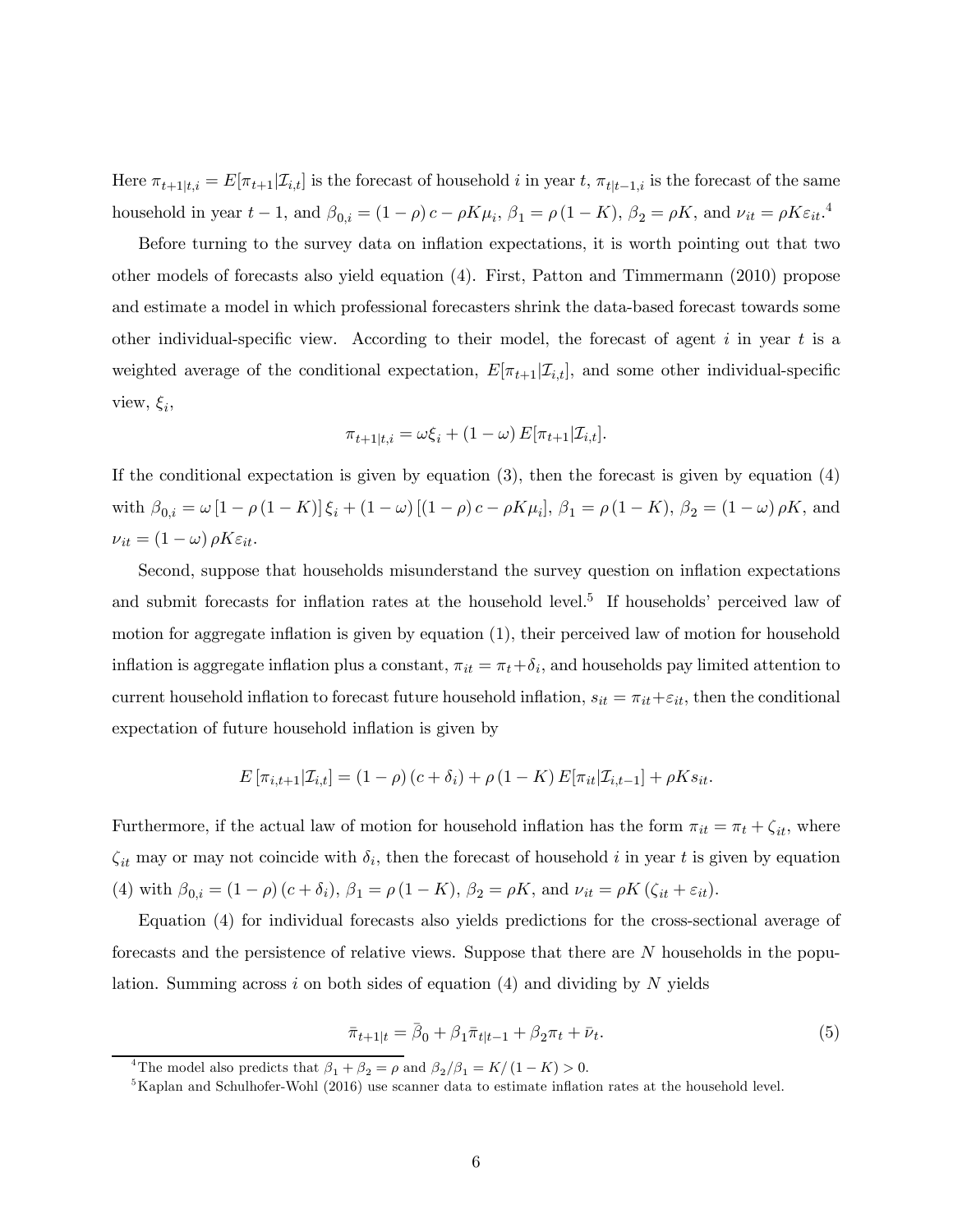The average forecast in year t depends on the average intercept, the average forecast in year  $t - 1$ , the realized inflation rate in year  $t$ , and the average noise in the signal in year  $t$ . Deducting the last equation from the previous equation yields

$$
(\pi_{t+1|t,i} - \bar{\pi}_{t+1|t}) = (\beta_{0,i} - \bar{\beta}_0) + \beta_1 (\pi_{t|t-1,i} - \bar{\pi}_{t|t-1}) + (\nu_{it} - \bar{\nu}_t).
$$
\n(6)

The relative view of household  $i$  in year  $t$  depends on the relative intercept, the relative view of the household in the previous year, and the relative noise in the household's signal in year t. Note that heterogeneity in views has two sources: the individual-specific intercept, which has a permanent effect on relative views, and the individual-specific noise, which has a temporary effect on relative views (with persistence that depends on the parameter  $\beta_1$ ).

#### 2.2 Data

The inflation expectations microdata is from the DNB Household Survey, conducted annually since 1993 and administered by CentERdata at Tilburg University. The survey aims to be representative for the Dutch population. Households participate for several years. Since one can track individual households over time, one can study how individual households update inflation expectations over time.

The purpose of the DNB Household Survey is to study the economic and psychological determinants of the saving behavior of households. The data are collected through the Internetpanel of CentERdata. Households without a computer and/or access to the Internet are provided a basic computer and an Internet connection.

The DNB Household Survey consists of six questionnaires. The questionnaire "Health and Income" includes several questions about inflation expectations. The data of the DNB Household Survey also contain very detailed information on assets, liabilities, and mortgages. We return to this point in Section 3, where we study administrative and survey data on income, assets, and liabilities.

Beginning with the 2008 wave, the main quantitative question on inflation expectations is:

"What is the most likely (consumer) prices increase over the next twelve months, do you think?"

Possible answers are: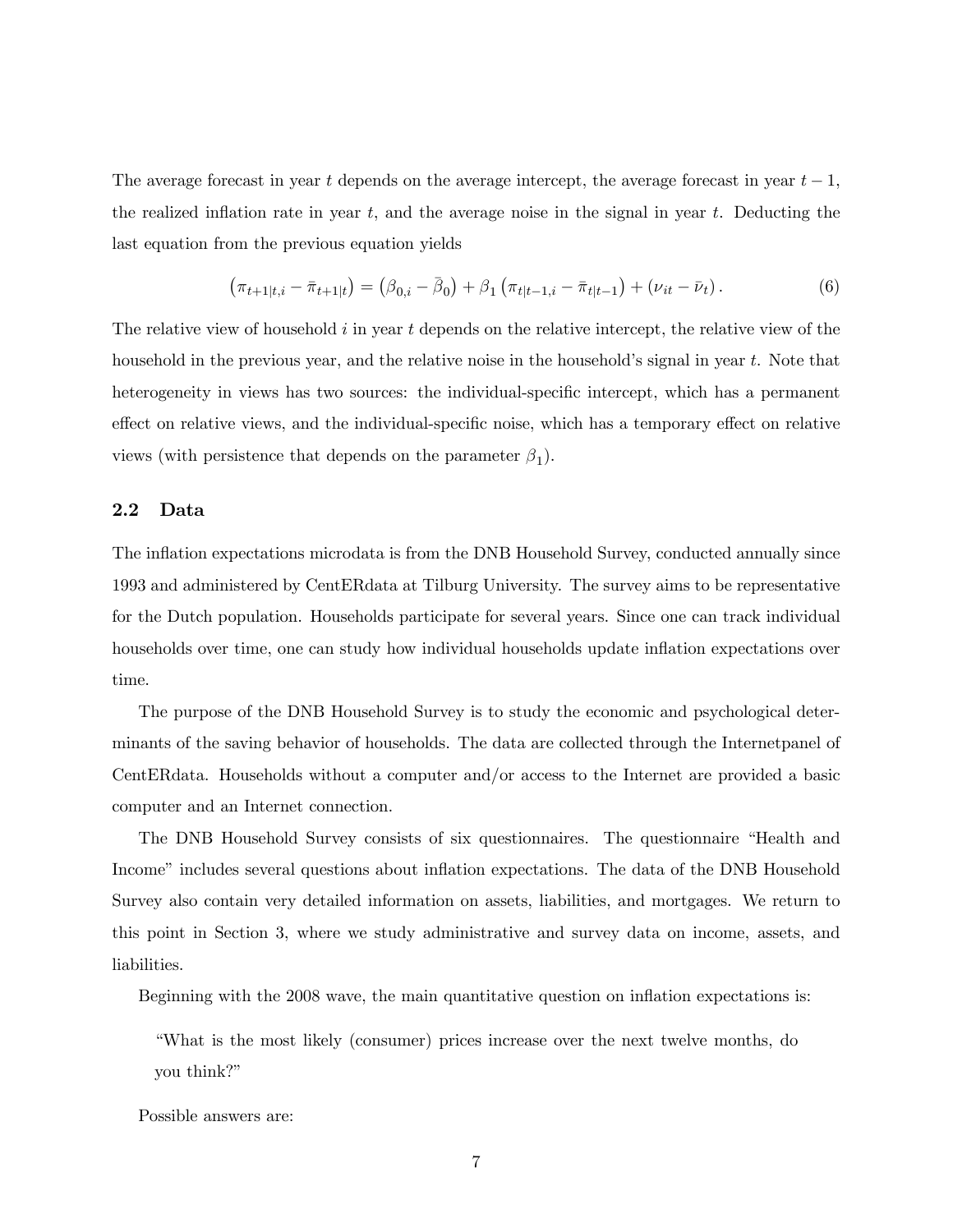$1\%, 2\%, 3\%, \ldots, 10\%$ 

Respondents are then asked four questions regarding their subjective CDF:

"Of course it is difficult to predict on forehand how much (consumer) prices will increase. Therefore we would like to ask you how sure you are about your prediction.<sup>"6</sup>

"How likely do you think that it is that the increase (in percent) in prices in the next twelve months will be less than  $[Y1]\%$ ?"

"How likely do you think that it is that the increase (in percent) in prices in the next twelve months will be less than  $[Y2]\%$ ?"

"How likely do you think that it is that the increase (in percent) in prices in the next twelve months will be more than [Y3]%?"

"How likely do you think that it is that the increase (in percent) in prices in the next twelve months will be more than [Y4]%?"

In the years 1993-2002, households were only asked for a point prediction. The questions read:

"Do you expect prices in general to rise, to remain the same, or to go down, in the next 12 months?"

"If the answer is rise: By what percentage do you expect prices in general to rise in the next 12 months?"

In the intermediate years 2003-2007, households were only asked for their subjective CDF:

"We now would like to learn what you expect will happen to the prices in the next twelve months. What will be the minimum percentage prices could increase over the next twelve months, do you think? If you think prices will decrease, you can fill in a negative percentage by using a minus in front of the number."

"What is the maximum percentage prices will increase over the next twelve months, do you think?"

 $6$ The values of Y1, Y2, Y3, and Y4 in the following four questions depend on the answers given to the first question.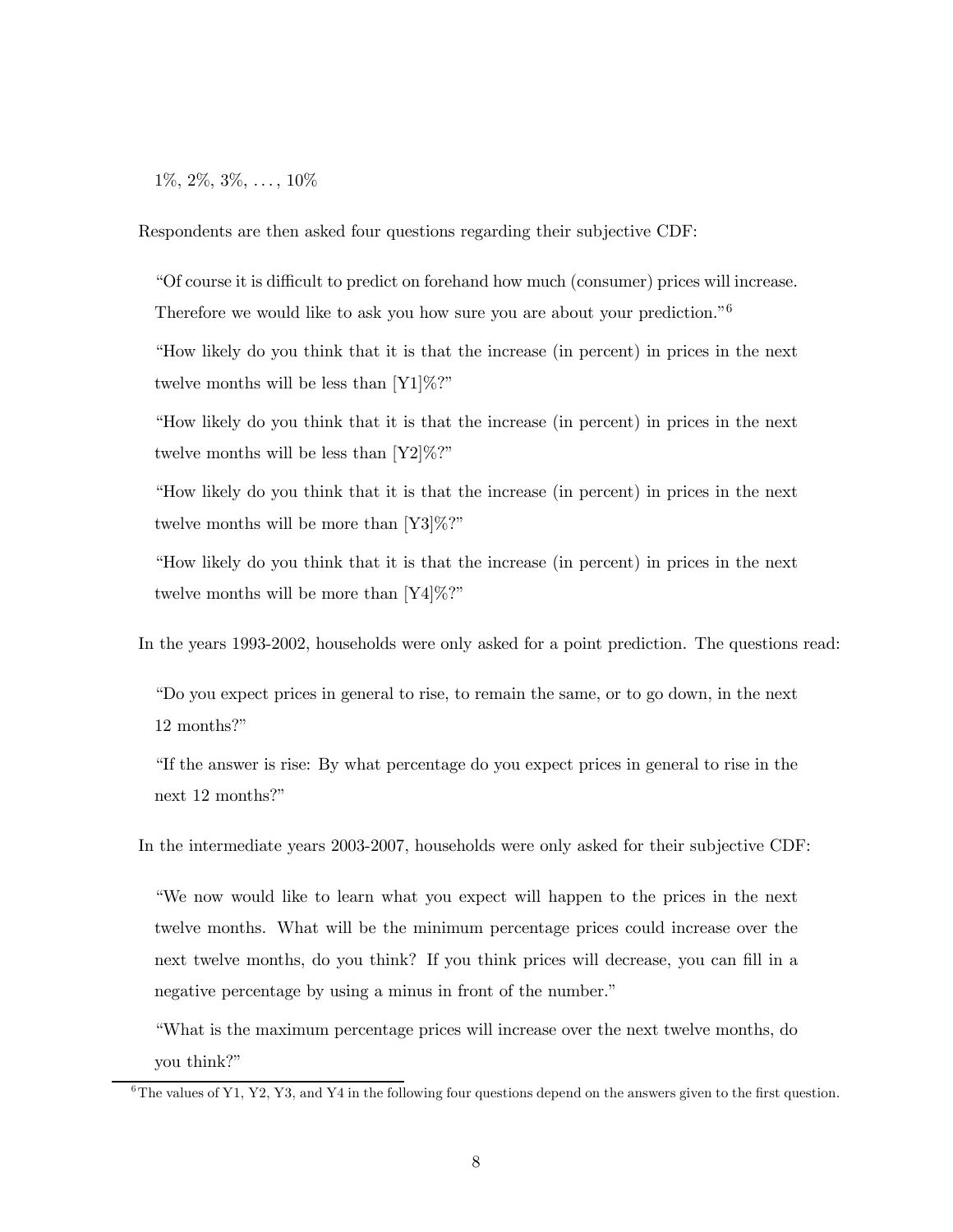Calling the answers MIN and MAX, the respondents were asked 4 questions, with  $i \in \{2, 4, 6, 8\}$ :

"How likely do you think that it is that the increase in prices in the next twelve months will be less than  $\frac{i(MAX-MIN)+MIN}{10}$ ?"

For the intermediate years 2003-2007, where households were only asked for their subjective CDF, we estimate the mean of the subjective CDF using a piece-wise linear interpolation over the probability density function.

#### 2.3 Results

We now present descriptive statistics for the survey data on inflation expectations and compare a quantitative version of the model presented in Section 2.1 to the data described in Section 2.2.

Figure 1 shows the distribution of point predictions made in the year 2012. Households were asked: "What is the most likely (consumer) prices increase over the next twelve months, do you think?" Possible answers were:  $1\%$ ,  $2\%$ ,...,  $10\%$ . As one can see, there is large cross-sectional heterogeneity in the answers. Some households answered 1%, while other households picked a number that is one order of magnitude larger,  $10\%$ . Close to  $1/5$  of households chose a number of 5% or larger, even though annual CPI inflation in the Netherlands had been below 4.7% since 1983. However, the large majority of respondents made a very good forecast that year: 2/3 of households answered 2% or 3% in 2012, and CPI inflation turned out to be 2.5% in 2013.

In Figure 2, we illustrate the evolution of the cross-sectional distribution of inflation expectations over time. The cross-sectional distribution of inflation expectations for year t is described by the 10th percentile (dots), the 90th percentile (small dashes), and the mean (large dashes). We also plot the time series for realized CPI inflation (solid line). To facilitate comparison between expectations and realization, the four numbers reported for year t refer to the distribution of forecasts made in year t-1 for year t and the realization in year t. The vertical lines mark changes in the survey questions. Clearly, there is cross-sectional heterogeneity in answers in all years. Furthermore, the cross-sectional mean of reported inflation expectations moves to some extent with realized inflation. Turning to the vertical lines, the changes in the survey questions did not coincide with unusual changes in the cross-sectional mean of reported inflation expectations, but they do seem to coincide with small changes in the cross-sectional heterogeneity in reported inflation expectations. Finally,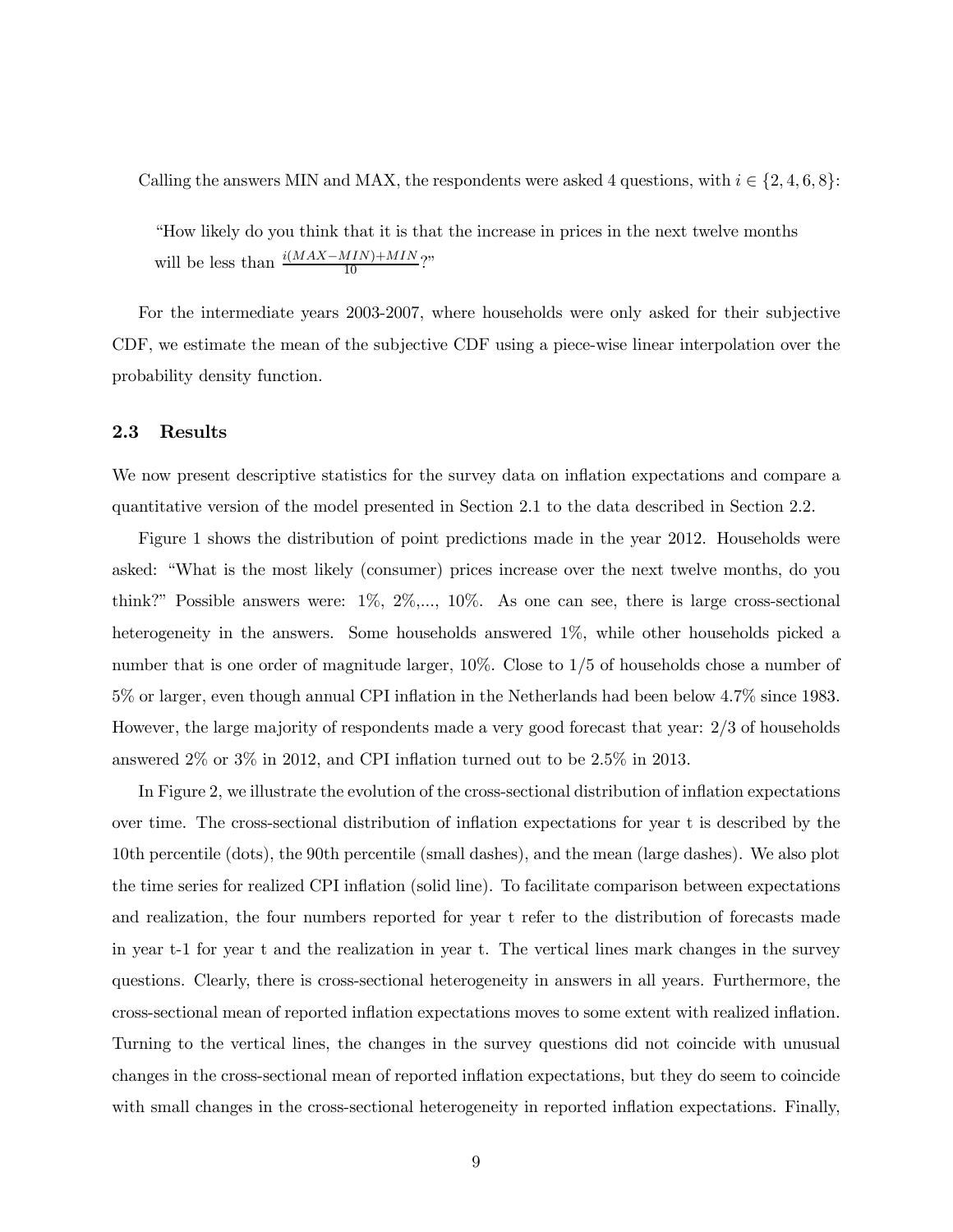it is interesting to look at particular episodes. The euro coins and banknotes were introduced on 1st of January 2002. Inflation increased in 2001 but fell in 2002, 2003, and 2004. By contrast, the cross-sectional mean (and the cross-sectional heterogeneity) of reported inflation expectations increased for 2001 and 2002. Thereafter, the cross-sectional mean of inflation expectations has been slowly declining. Next, the main policy rate of the European Central Bank has been 25 basis points or less since  $13<sup>th</sup>$  of November 2013 until now. Over this period, inflation has fallen fairly sharply from 2.5% (2013) to  $1\%$  (2014) to 0.6% (2015) to 0.3% (2016), whereas the cross-sectional mean of reported inflation expectations has fallen much more slowly.7

The panel component of the survey data allows us to track individual households over time. Hence, we can investigate how individual households update their inflation expectations over time. Several thousand households participated in the survey. It is difficult to visualize several thousand paths for the reported inflation expectation. We therefore present transition matrices. In Table 1, we study the answers of all households with at least two consecutive answers. (More precisely, we study the answers of all households with an answer in the year after the first answer.) The entries are conditional probabilities. The first row of Table 1 contains the relative frequency of different answers in year two given that the answer in year one was 1%. The second row contains the relative frequency of different answers in year two given that the answer in year one was 2%, and so on. The five entries in each row sum to one. The diagonal entries in Table 1 are 0.47, 0.42, 0.33, 0.36, and 0.30. Hence, roughly 1/3 of households gave the same answer in year two as in year one (the fraction is somewhat higher for initial low answers and somewhat lower for initial high answers).

In Table 2, we repeat the exercise for all households with at least three consecutive answers. (More precisely, we repeat the exercise for all households with observations in both years after the first observation). The first panel reports the transition probabilities comparing answers in years one and two. The second panel reports the transition probabilities comparing answers in years two and three. The third panel reports the transition probabilities comparing directly answers in years one and three. The two one-year transition matrices reported in Table 2 look similar to the one-year transition matrix reported in Table 1. This is interesting, but the most striking finding is in the last panel of Table 1. The  $(1,1)$  entry of the third panel of Table 2 ("1 to 3") is much larger

<sup>&</sup>lt;sup>7</sup>For policy implications of a New Keynesian model with a zero lower bound and dispersed information generating sticky and heterogeneous inflation expectations, see Wiederholt (2015).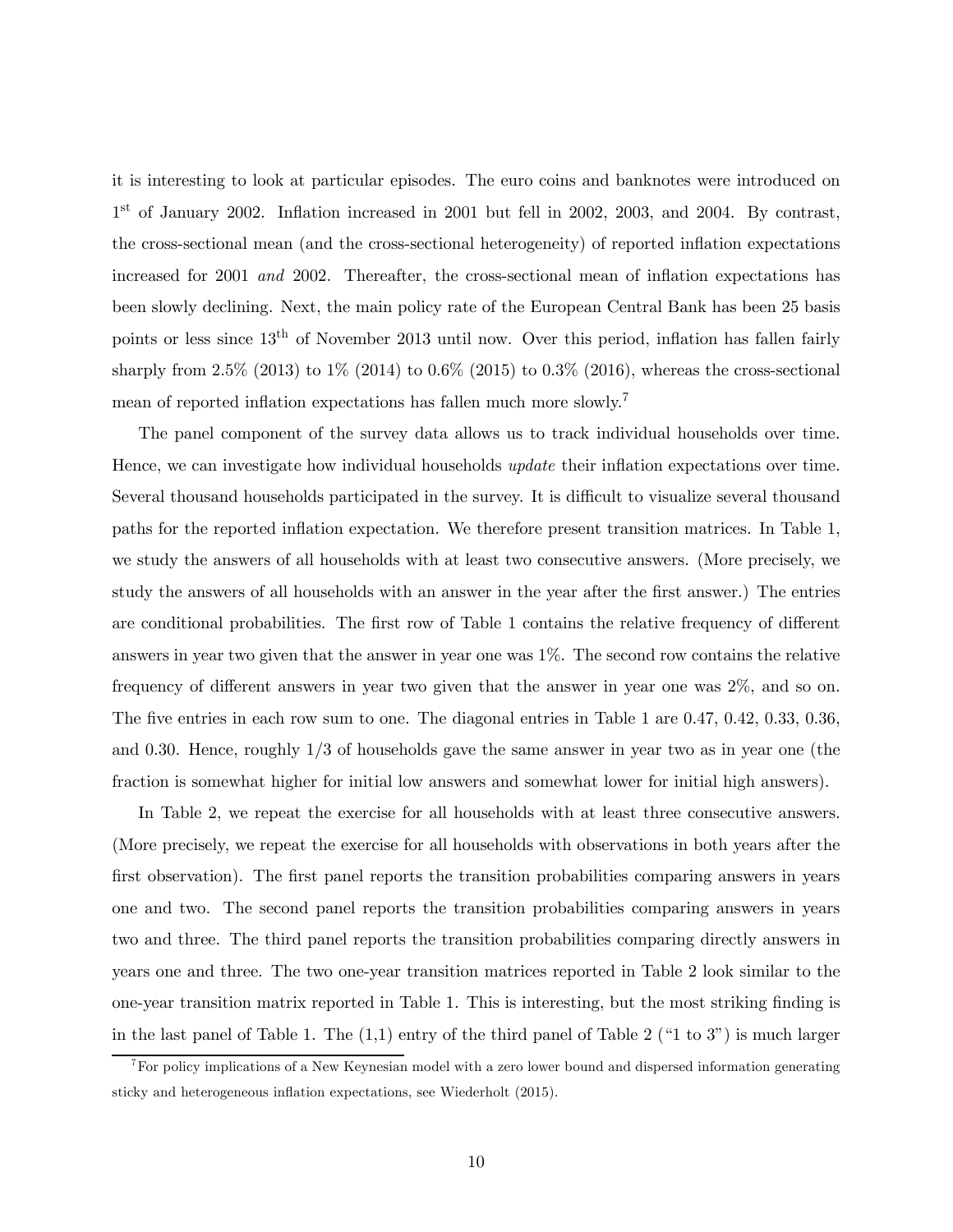than the product of row one of panel one and column one of panel two. This means the answers do not follow a Markov process with common transition probabilities. In particular, a household has a higher probability of going from an answer of 2% in year two to an answer of 1% in year three if the household already answered  $1\%$  in year one. The same observation applies to the other diagonal entries of the third panel of Table 2. Households seem to have individual-specific attractors for the reported inflation expectation to which they return.

Table 3 confirms this finding. In Table 3, we repeat the exercise for all households with at least four consecutive answers. (More precisely, we repeat the exercise for all households with three observations in the three years after the first observation). The different panels in the table are the three one-year transition matrices and the transition matrix comparing directly the answers in years one and four. Again the diagonal entries of the last transition matrix ("1 to 4") are much larger than the probabilities implied by a Markov process with common transition probabilities and the one-year transition matrices reported in the first three panels. Households tend to return to individual-specific attractors after they have moved away. To identify this feature of the data, one needs more than two observations per household.

In sum, there is large cross-sectional heterogeneity in reported inflation expectations, the crosssectional mean of reported inflation expectations moves to some extent with realized inflation, and reported inflation expectations seem to have individual-specific attractors.

The model presented in Section 2.1 can match all three features of the data. We now perform a comparison of a quantitative version of the model and the data. To be as transparent as possible, we proceed in three steps. First, we estimate equation (5) with the time series for the cross-sectional mean of inflation expectations and the time series for inflation.<sup>8</sup> This yields estimates of  $\bar{\beta}_0$ ,  $\beta_1$ ,  $\beta_2$ , and  $\bar{\nu}_t$ . Recall that  $\bar{\beta}_0$  and  $\bar{\nu}_t$  are the cross-sectional averages of  $\beta_{0,i}$  and  $\nu_{it}$ , respectively. Second, we estimate the actual law of motion for inflation using the same time series for inflation as in step 1. Third, we make an assumption about the shape of the cross-sectional distribution of  $\beta_{0,i}$ , and we make an assumption about the variance of the idiosyncratic component of  $\nu_{it}$ : (i)  $\beta_{0,i}$  has a log-normal distribution, and (ii) the variance of  $\hat{\nu}_{it} \equiv \nu_{it} - \bar{\nu}_t$  equals twice the variance of  $\bar{\nu}_t$ . We choose the parameters of the log-normal distribution to match the cross-sectional variance of

<sup>&</sup>lt;sup>8</sup>The two time series are plotted in Figure 2.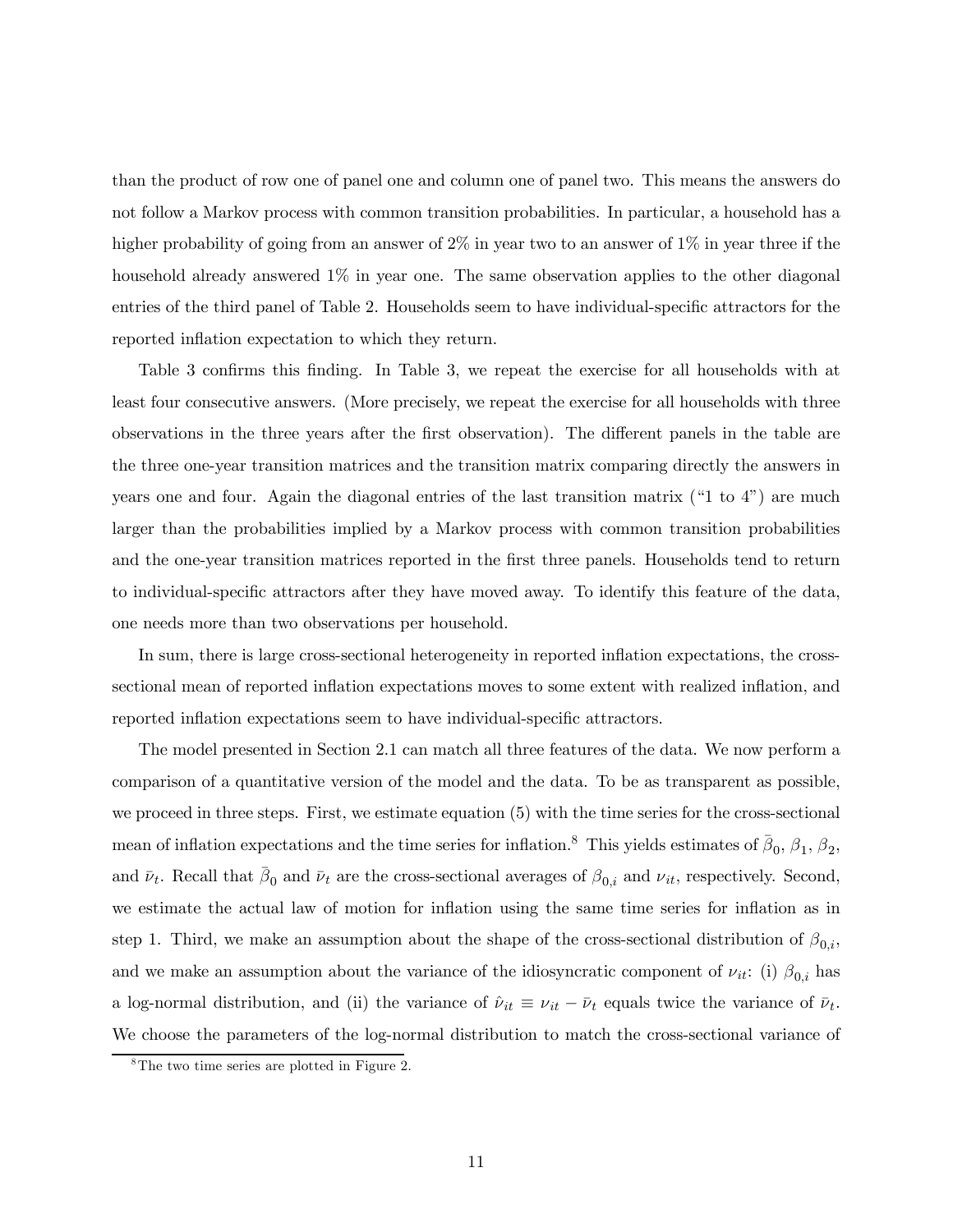inflation expectations in  $2012<sup>9</sup>$ . This completes our choice of parameters.

With these parameters, we simulate data for inflation expectations using equation (4) and the actual law of motion for inflation, and we compute transition matrices for reported inflation expectations from the simulated data.<sup>10</sup>

Table 4 shows the results for estimation of equation (5) with the time series for the crosssectional mean of inflation expectations and the time series for inflation.<sup>11</sup> The estimates of  $\beta_1$ and  $\beta_2$  approximately sum to one. According to the model presented in Section 2.1,  $\beta_1 + \beta_2 = \rho$ and thus  $\beta_1 + \beta_2 = 1$  means households' perceived law of motion for inflation is a random walk. Dividing the estimate of  $\beta_1$  by the estimate of  $\beta_2$  yields a value around 1.5. According to the model presented in Section 2.1,  $\beta_1/\beta_2 = (1 - K)/K$  and thus  $\beta_1/\beta_2 = 1.5$  means the Kalman gain is 0.4.

Table 5 shows the results for estimation of an  $AR(1)$  for inflation using data for the period 1984-2016.12 The point estimate of the coefficient on lagged inflation is 0.59 and the point estimate of the constant is 0.72. The estimated variance of the innovation equals 0.76.

Hence, according to the model and these estimates, households believe inflation is more persistent than it actually is (the perceived autocorrelation coefficient for inflation is close to 1 not 0.6) and households pay limited attention to current inflation to forecast future inflation (the estimated Kalman gain is 0.4 not 1).

Next, we turn to the cross-sectional distribution of inflation expectations by households. We set the parameters of the log-normal distribution for  $\beta_{0,i}$  to obtain a cross-sectional mean of  $\beta_{0,i}$ of 0.40 and a cross-sectional variance of  $\beta_{0,i}$  of 0.33. For these values, the cross-sectional mean of  $\beta_{0,i}$  equals the estimated value reported in the first column of Table 4, and the cross-sectional standard deviation of inflation expectations equals (on average across time and simulations) the value reported in Figure 1. This completes our choice of parameters. With these model parameters, we simulate time series for individual inflation expectations.

<sup>&</sup>lt;sup>9</sup>This variance is reported in Figure 1.

<sup>&</sup>lt;sup>10</sup>We assume that agents with inflation expectations below 1.5% say  $1\%$ , agents with inflation expectations in the interval [1.5%, 2.5%) say 2%, and so on.

 $11$ The first column uses inflation expectations as reported by households, where the survey question is asked in three different ways as reported in Section 2.2. The second column adjusts inflation expectations to the same format of the most recent question. Results are similar. In both columns, the inflation data are the official annual inflation data published by Statistics Netherlands.

 $12$ The inflation data are again the official annual inflation data published by Statistics Netherlands.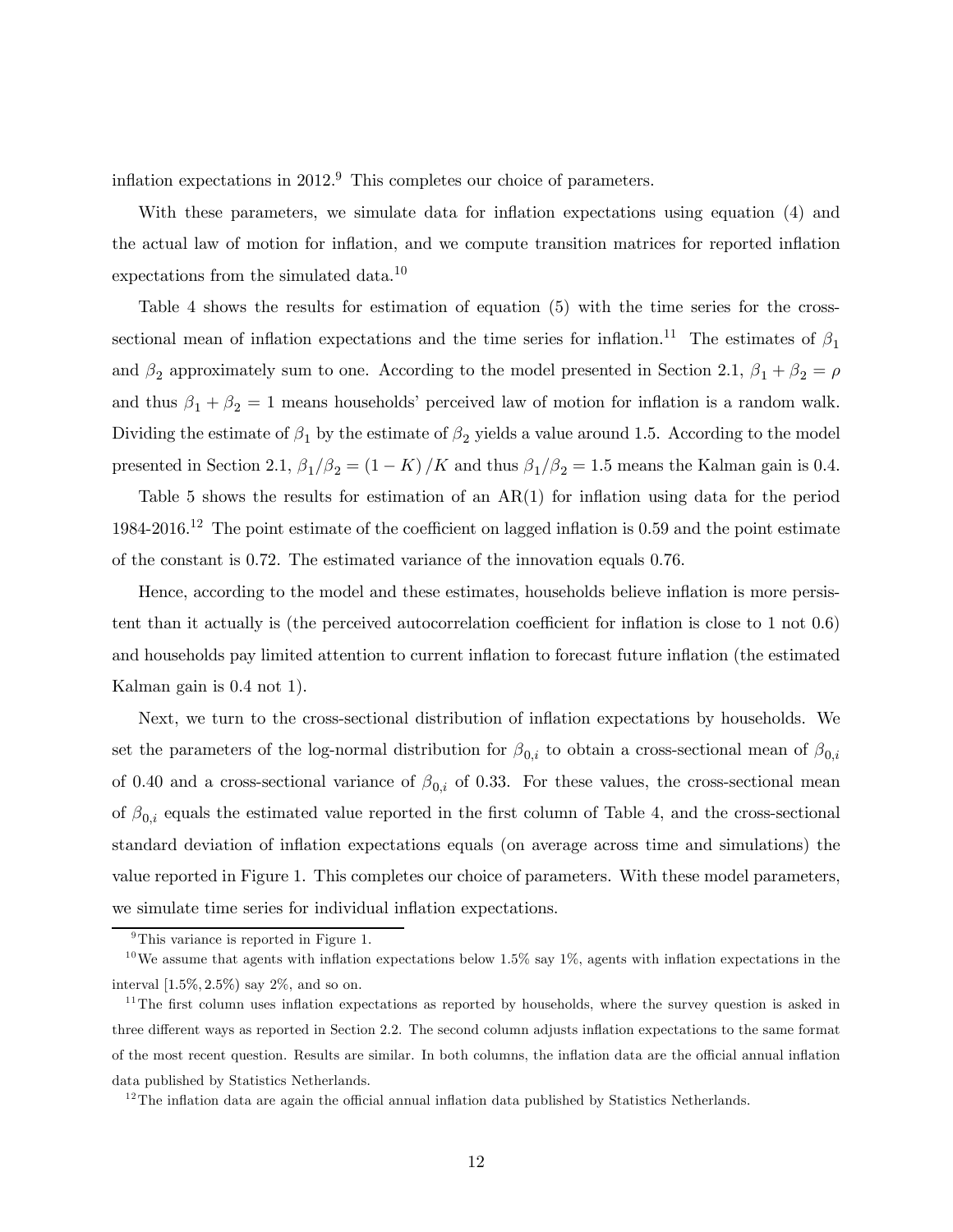Tables 6-8 show the transition matrices computed from the simulated data. The simulated transition matrices are close to the empirical transition matrices (Tables 1-3). There are two features of the data that the model currently misses. First, the diagonal elements in Tables 6-8 for 4-5% and 6% or more are too high. The high diagonal elements for 6% or more are probably due to the fact that the assumption of a log-normal distribution for  $\beta_{0,i}$  creates some very high inflation expectations that have a small probability of being revised to much lower values. Second, the (1,1) elements in Tables 6-8 decline somewhat too fast going from Table 6 to Table 7 to Table 8. This is probably due to the assumption that the variance of  $\hat{\nu}_{it} \equiv \nu_{it} - \bar{\nu}_t$  equals twice the variance of  $\bar{\nu}_t$ . A smaller variance of  $\hat{\nu}_{it}$  would generate less heterogeneity in inflation expectations from  $\hat{\nu}_{it}$ and more heterogeneity in inflation expectations from  $\beta_{0,i}$ . Recall from equation (6) that these two sources of heterogeneity in individual beliefs (different  $\hat{\nu}_{it}$  and  $\beta_{0,i}$ ) have different implications for the dynamics of individual beliefs.

### 3 Choices of households

In this section, we report novel results on the relationship between inflation expectations and financial decisions of households.

### 3.1 Data

We exploit the fact that the same survey (the DNB Household Survey) contains questions on inflation expectations and questions on assets and liabilities. The purpose of the DNB Household Survey is to study the economic and psychological determinants of the saving behavior of households. The survey therefore also contains very detailed information on household characteristics. The survey has been conducted annually since 1993 and is administered by CentERdata, a survey research institute at Tilburg University that specializes on Internet surveys. The survey aims to be representative for the Dutch population. Households participate for as long as they want. The survey is refreshed with new households.

Moreover, Statistics Netherlands provides income and wealth measures based on administrative data. Furthermore, Statistics Netherlands provides a working environment, where we could merge the microdata from the DNB Household Survey with the administrative data at the household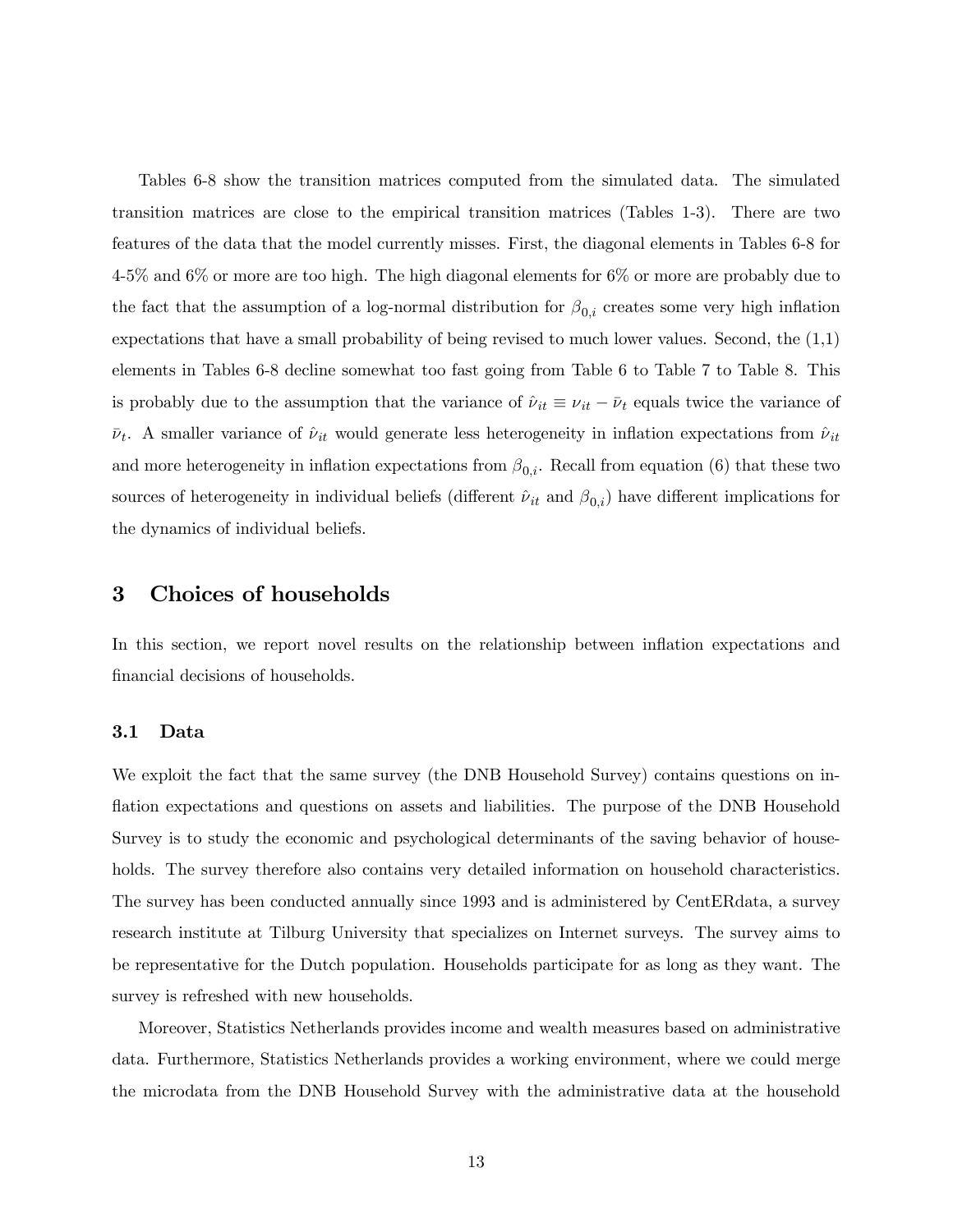level.<sup>13</sup> This allows us, for example, to link the inflation expectation reported by household  $j$  in year t to the wealth held in checking and savings accounts by household  $j$  in year  $t$ , as reported by banks. The following two paragraphs provide more information on the income and wealth measures based on administrative data.

We use disposable household income, which is the sum of labor income, business income, and interest income (including use of the own home), plus transfers and alimony, minus taxes and health insurance premiums. Not measured (or imputed) are income transfers within the family, income transfers abroad, black market income, and alimony to children.

Wealth is measured from several administrative sources, coming from the tax authorities and banks. The Netherlands has a tax on interest income, which is calculated as a fixed rate on the average holdings of cash, checking and savings accounts, stocks and bonds, real estate not being the primary residence, minus debt (including study loans, excluding mortgages for the primary residence). Since there is a threshold of 20,000 euro of wealth for the interest income tax (double the amount for couples), from tax records alone only higher wealth levels would be observed. For households not reporting interest income tax, Statistics Netherlands imputes wealth holdings based on dividend and interest income. Furthermore, banks report wealth held in checking and savings accounts. The value of stocks and bonds is the market value at the beginning of January of a year. Other asset variables include housing value (based for tax purposes, which is correlated with but not necessarily equal to market value), stock ownership in substantial holdings, and business equity. On the liability side the mortgage value of the own home and the sum of other loans (including study loans) are reported.

#### 3.2 Results

We begin by studying the survey data on assets and liabilities. These data are self reported. Table 9 provides summary statistics for the main variables in our analysis. We use data from all survey waves (1993-2016). We have information for 6,921 unique households and the total number of observations per variable is 26,492.

Table 10 studies the relationship between inflation expectations and assets, liabilities, and net worth. In the first column, we regress the value of all assets of the household on the inflation

 $13$ Statistics Netherlands checks all outputs to guarantee anonymity of households.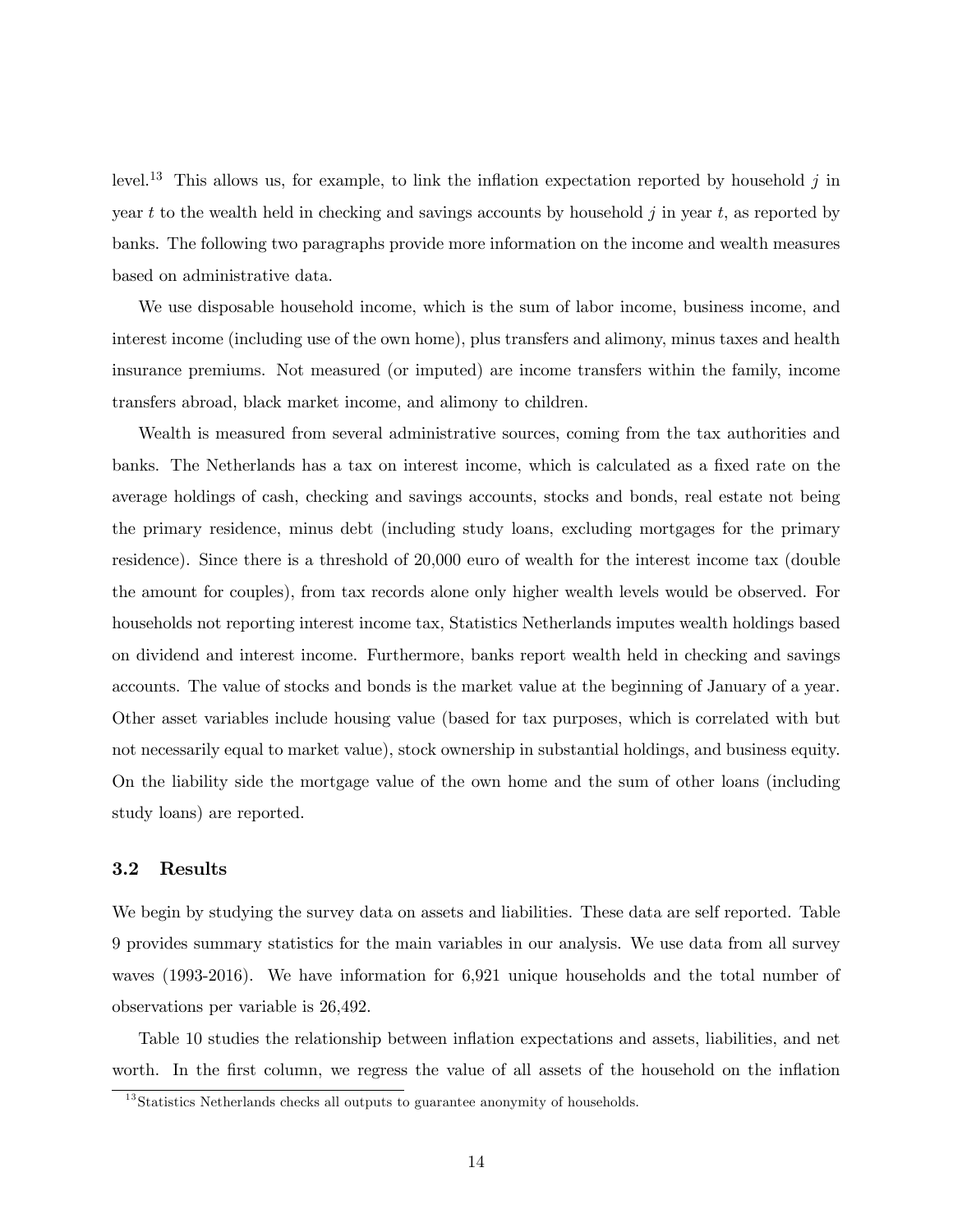expectation of the household.<sup>14</sup> We control for income, education, a number of other household characteristics, and regional characteristics. We also include time fixed effects. In the third column, we regress the value of all liabilities of the household on the inflation expectation of the household. In the fifth column, we regress the net worth of the household on the inflation expectation of the household. In columns two, four, and six, we include a financial literacy index as a control.<sup>15</sup> We obtain three novel findings. Households with higher inflation expectations have less assets, less liabilities, and lower net worth.

In Table 11 we study the relationship between inflation expectations and ownership of assets. In each column, the dependent variable is whether or not the household owns a certain type of asset. The control variables are the same as in Table 10. Households with higher inflation expectations are less likely to own a savings account, mutual funds, bonds, stocks, and a house (with and without controlling for net worth).

Table 12 investigates the relationship between inflation expectations and asset values. In each column, the dependent variable is the total value of a certain type of asset. The control variables are the same as in Table 10. We find that households with higher inflation expectations hold less of all non-liquid assets (with and without controlling for net worth).

In sum, the coefficient on expected inflation is negative in every single regression reported in Tables 10-12. In all regressions, we control for income, education, a number of other household characteristics, and regional characteristics. We also include time fixed effects. We obtain several novel findings: Households with higher inflation expectations have lower net worth; they have less assets and less liabilities; and they hold less of all non-liquid assets (savings account, bonds, stocks, mutual funds, and housing), with and without controlling for net worth. In other words, households with higher inflation expectations have accumulated less wealth, they hold smaller gross positions (i.e., they are less leveraged), and they avoid non-liquid assets.

Next, we turn to the administrative data. As pointed out before, Statistics Netherlands provides income and wealth measures based on administrative data and Statistics Netherlands provides a

 $14$ Whenever possible we use the inflation expectation of the household head. In the case of a missing value, we use the inflation expectation of the spouse. The variables "female", "retired", "college education", and "age" all refer to the household head. "Children in the house" is a dummy variable.

 $15$ Financial literacy is measured in 2005. We use the basic financial literacy index described in van Rooij, Lusardi, and Alessie (2011).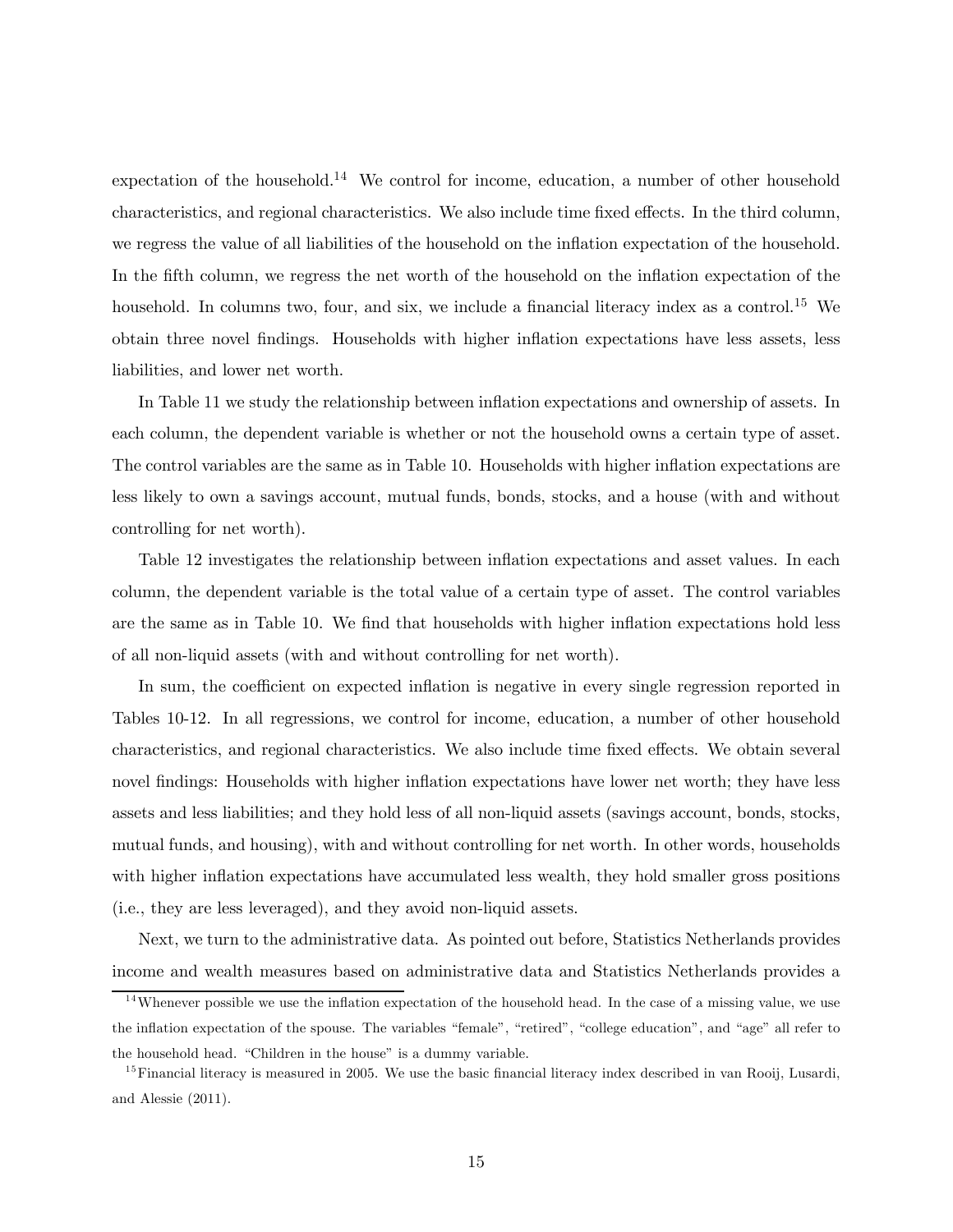working environment, where one can merge the microdata from surveys with the administrative data at the household level. We merged the microdata from the DNB Household Survey (DHS) with the administrative data. We also merged the microdata from another survey, the Consumer Confidence Survey (CCO), with the administrative data.<sup>16</sup> Households were asked in 2011 to 2014 whether they agreed to be matched. 88% of the households appearing in our DHS sample agreed to be matched. For those households, we looked at all observations going back to the year 2008.<sup>17</sup> The resulting sample contains 7,969 observations per variable for 2,134 unique households. In a second step, we add the CCO sample to the DHS sample. The CCO data are cross-sectional data. The CCO data are available for the years 2012-2014. Pooling the DHS sample and the CCO sample results in 24,534 observations per variable for 18,698 unique households.

The second part of Table 9 provides summary statistics for the administrative data. Comparing the summary statistics for the survey data and the summary statistics for the administrative data suggests that stock ownership is underreported in the survey data (11% in the DHS survey versus 35% in the administrative data) and that liabilities are also underreported in the survey data (58% in the DHS survey versus 67% in the administrative data).

Table 13 studies the relationship between inflation expectations and assets, liabilities, and net worth. It repeats the analysis of Table 10 with the administrative data. The coefficient on inflation expectations is negative and significant in all regressions. Households with higher inflation expectations have less assets, less liabilities, and lower net worth.

Table 14 investigates the relationship between inflation expectations and ownership of assets. It repeats the analysis of Table 11 with the administrative data. The coefficient on inflation expectations is negative and statistically significant for bonds, stocks, and home ownership. Households with higher inflation expectations are less likely to own bonds, stocks, and a house (with and without controlling for net worth). A comment on columns one and five is in order. The administrative

 $16$ The Consumer Confidence Survey (CCO), which is done partly at the request of the European Commission, provides information about the opinions of consumers concerning general economic developments and the financial situation of their own households. The survey contains quantitative and qualitative questions on inflation expectations. The survey is held monthly by means of computerised phone interviews.

 $17$  We stop in the year 2008, because the number of households who were asked in 2011-2014 and already participated in the DHS survey in 2007 is small and the inflation expectations questions in the DHS survey changed between 2007 and 2008.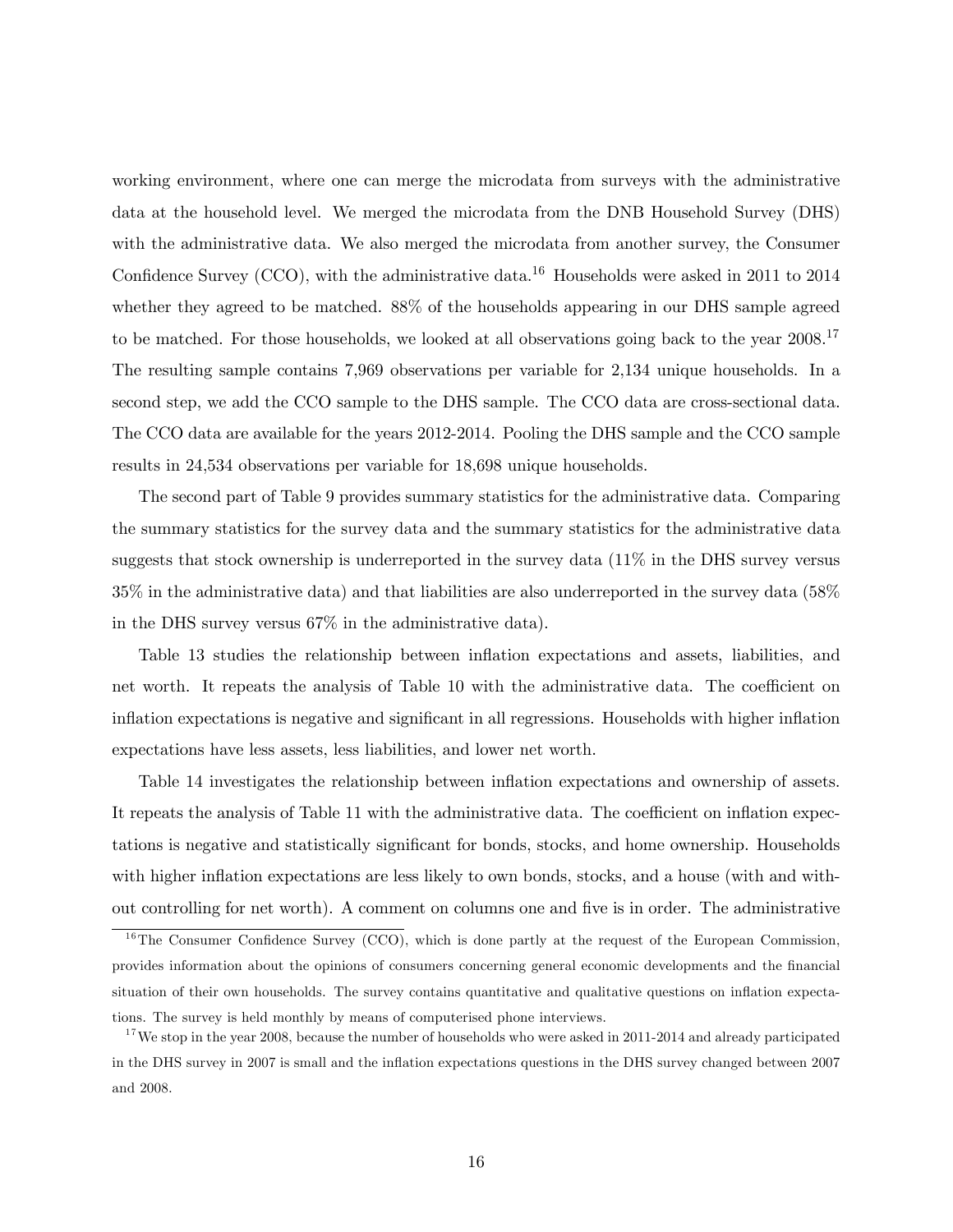data does not contain separate information for checking accounts and savings accounts. Therefore, the dependent variable in columns one and five is whether the household owns a checking account or a savings account. The mean dependent variable in both columns is 99%, and whether a household belongs to the remaining 1% is not linked to inflation expectations.

Finally, in Table 15, we study the relationship between inflation expectations and asset values. The coefficient on inflation expectations is negative and statistically significant in all regressions, with the exception of the bonds regression for the DHS sample.<sup>18</sup>

# 4 Conclusion

To understand how households form inflation expectations, we study longitudinal data on inflation expectations for the period 1993-2016. We find that there is large cross-sectional heterogeneity in reported inflation expectations, reported inflation expectations move to some extent with realized inflation, and there seem to exist individual-specific attractors for reported inflation expectations. We consider a simple model in which households believe annual inflation follows a first-order autoregressive process, households may pay limited attention to current inflation to forecast future inflation, and households may believe official inflation statistics are biased. The model matches the data well once one allows for three deviations from the theoretical benchmark of full-information, rational expectations: (i) households believe inflation is more persistent than it actually is, (ii) households pay limited attention to current inflation, and (iii) households differ in the degree to which they trust official inflation statistics.

Survey data on household inflation expectations is sometimes criticized by arguing that it is probably unrelated to anything that households actually do. This criticism was feasible, because relatively little was known about the empirical relationship between reported inflation expectations and choices of households. To address this criticism, we study the empirical relationship between reported inflation expectations and a broad range of financial decisions of households. We exploit the fact that the same survey (the DNB Household Survey) contains questions on inflation expectations and questions on assets and liabilities. In addition, we exploit the fact that one can match the microdata from the DNB Household Survey with administrative data on income and wealth

 $1<sup>8</sup>$ The variable "Savings" in the first and sixth column of Table 15 is the sum of the checking account balance and the savings account balance.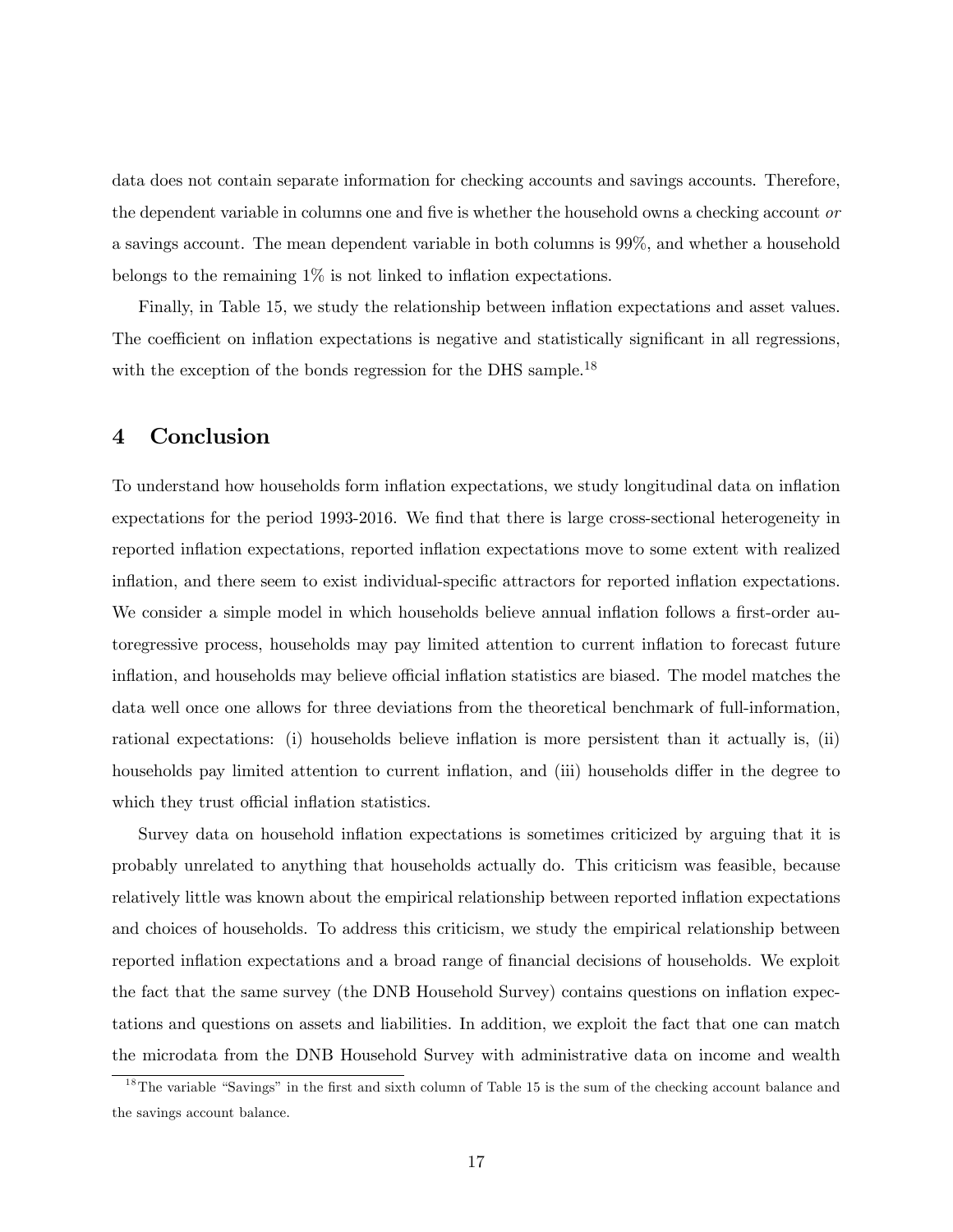at the household level. We obtain several novel findings. First, households with higher inflation expectations have lower net worth (assets minus liabilities). Second, households with higher inflation expectations have less assets and less liabilities, for a given net worth. Third, households with higher inflation expectations hold less of all non-liquid assets (savings account, bonds, stocks, mutual funds, and housing). In other words, households with higher inflation expectations accumulate less wealth, are less leveraged, and invest less in non-liquid assets. These empirical findings seem relevant for Macroeconomics, Finance, and monetary policy.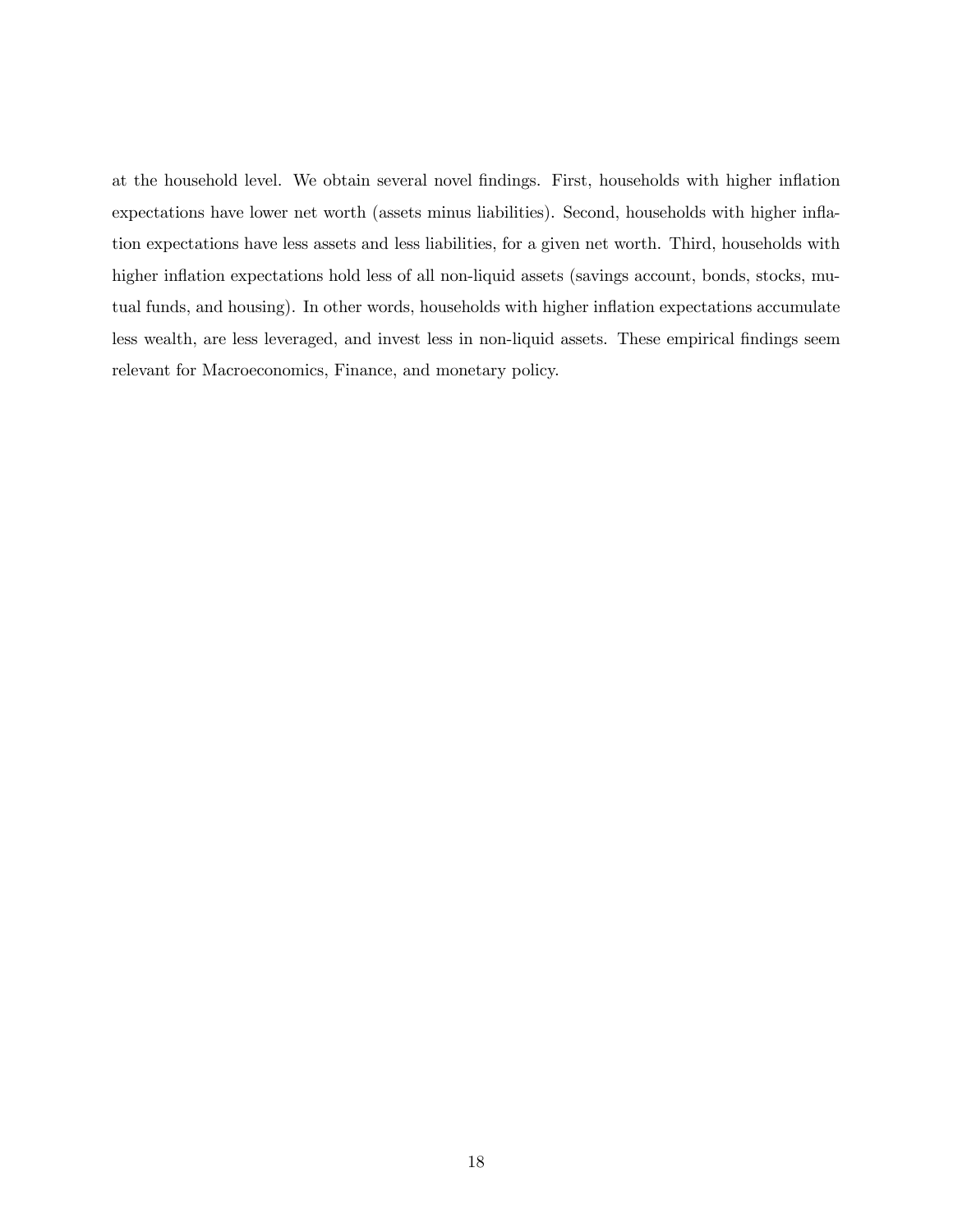# References

- [1] Andrade, Philippe, Gaetano Gaballo, Eric Mengus, and Benoit Mojon (2016). "Forward Guidance and Heterogeneous Beliefs." Discussion Paper, Banque de France and HEC Paris.
- [2] Armantier, Olivier, Waendi Bruine de Bruin, Giorgio Topa, Wilbert van der Klaauw, and Basit Zafar (2015). "Inflation Expectations and Behavior: Do Survey Respondents Act on Their Beliefs?" International Economic Review, 56(2): 505-536.
- [3] Arioli, Rodolfo, Colm Bates, Heinz Dieden, Ioana Duca, Roberta Friz, Christian Gayer, Geoff Kenny, Aidan Meyler, and Iskra Pavlova (2017): "EU consumers' quantitative inflation perceptions and expectations: an evaluation." European Central Bank Occasional Paper Series, No 186.
- [4] Bachmann, Ruediger, Tim Berg, and Eric Sims (2015). "Inflation Expectations and Readiness to Spend: Cross-Sectional Evidence." American Economic Journal: Economic Policy, 7(1): 1-35.
- [5] Bernanke, Ben S. (2007). "Inflation Expectations and Inflation Forecasting." Speech at NBER Monetary Economics Workshop, 2007, available at http://www.federalreserve.gov/newsevents/speech/Bernanke20070710a.htm.
- [6] Crump, Richard, Stefano Eusepi, Andrea Tambalotti, and Giorgio Topa (2015). "Subjective Intertemporal Substitution." Federal Reserve Bank of New York Staff Reports, No 734.
- [7] D'Acunto, Francesco, Daniel Hoang, and Michael Weber (2016). "The Effect of Unconventional Fiscal Policy on Consumption Expenditure." Discussion Paper, University of California at Berkeley, Karlsruhe Institute of Technology, and University of Chicago.
- [8] Kaplan, Greg, and Sam Schulhofer-Wohl (2016). "Inflation at the Household Level." Discussion Paper, University of Chicago and Federal Reserve Bank of Chicago.
- [9] Malmendier, Ulrike, and Stefan Nagel (2016). "Learning from Inflation Experiences." The Quarterly Journal of Economics, 131(1): 53-87.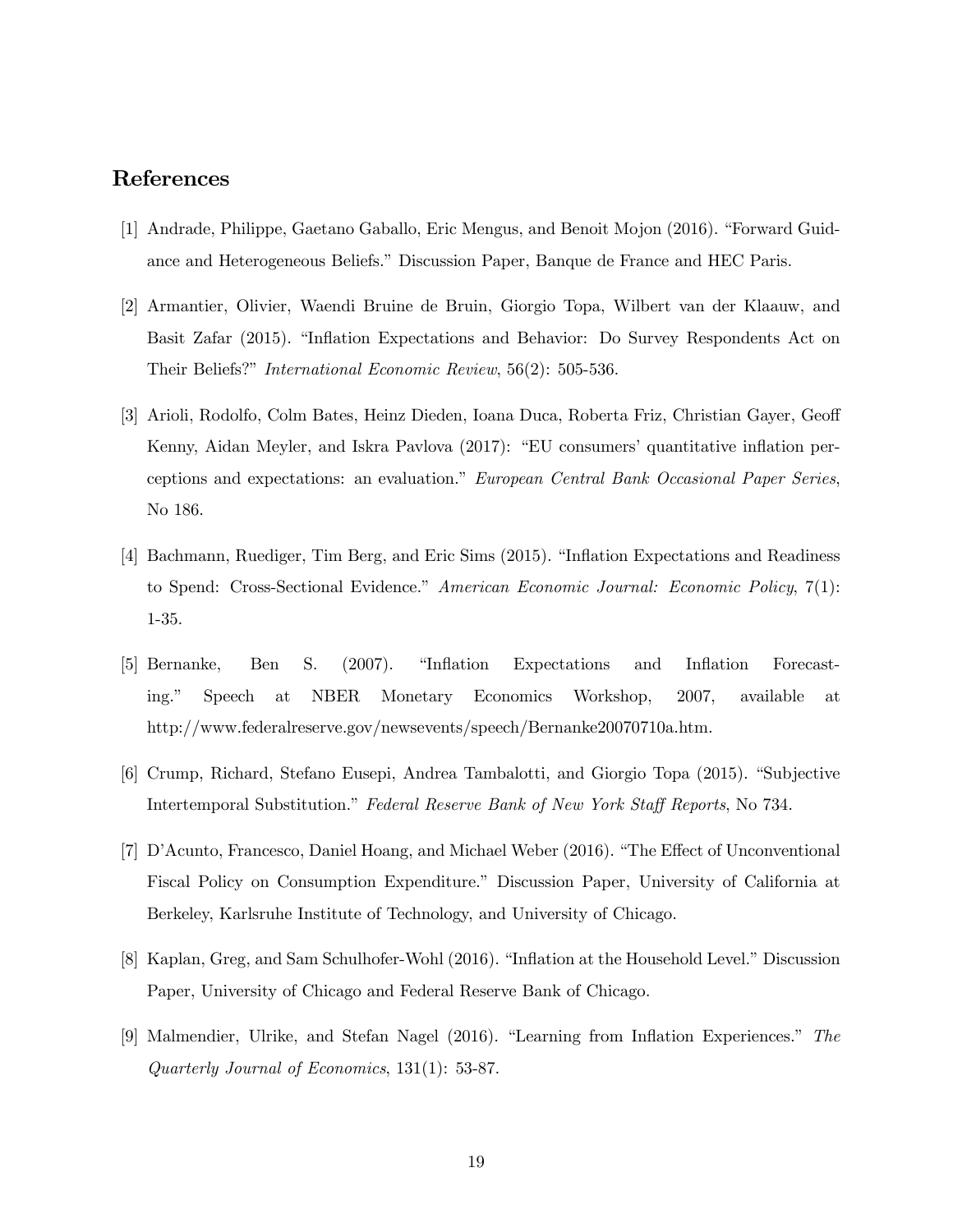- [10] Patton, Andrew J., and Allan Timmermann (2010). "Why Do Forecasters Disagree? Lessons from the Term Structure of Cross-sectional Dispersion." Journal of Monetary Economics, 57(7): 803-820.
- [11] van Rooij, Maarten, Annamaria Lusardi, and Rob Alessie (2011). "Financial Literacy and Stock Market Participation." Journal of Financial Economics, 101: 449-472.
- [12] Wiederholt, Mirko (2015). "Empirical Properties of Inflation Expectations and the Zero Lower Bound." Discussion Paper, Goethe University Frankfurt.
- [13] Yellen, Janet L. (2015). "Inflation Dynamics and Monetary Policy." Speech at the Philip Gamble Memorial Lecture, University of Massachusetts, Amherst, available at http://www.federalreserve.gov/newsevents/speech/yellen20150924a.htm.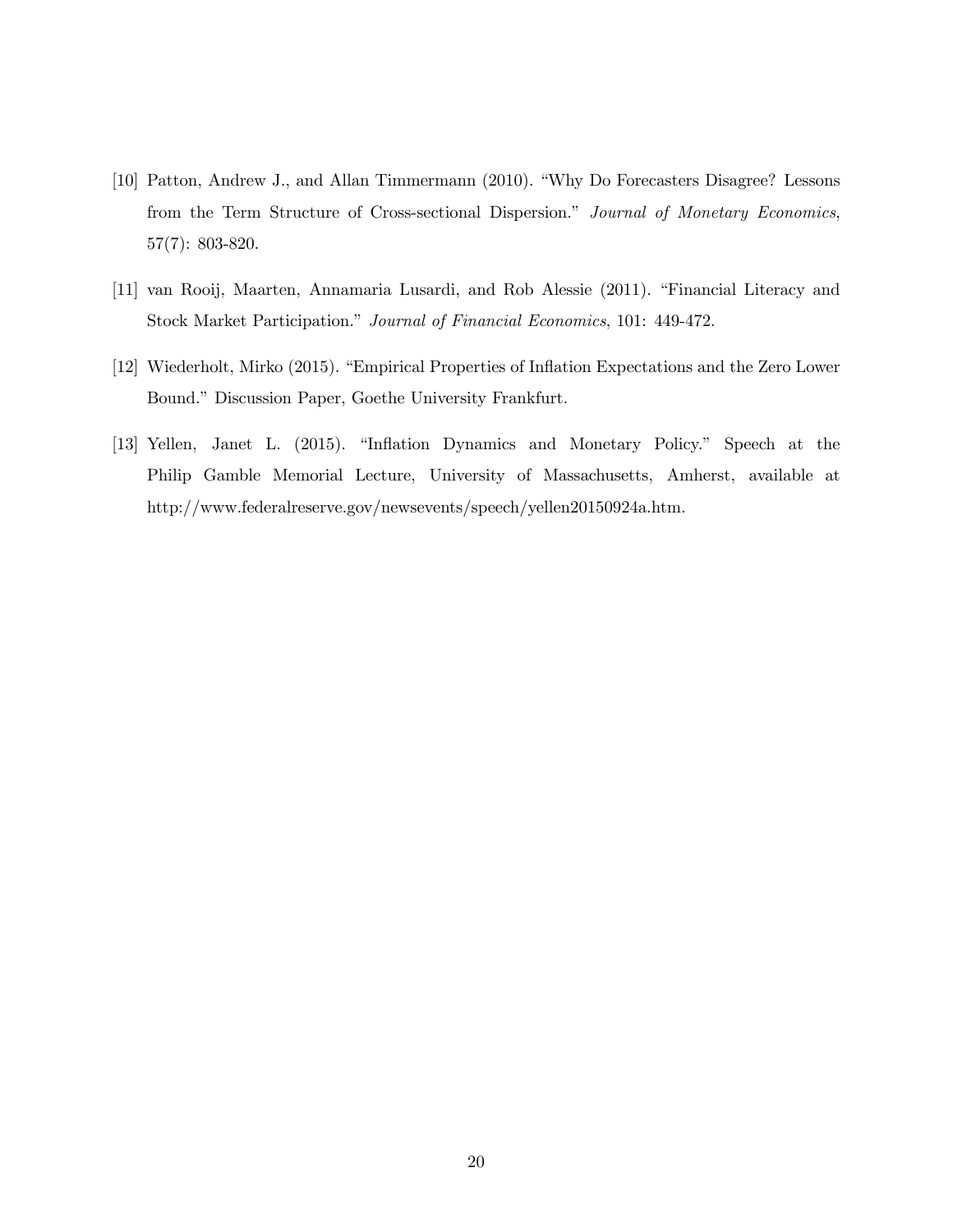

Figure 1: Distribution of Point Predictions in 2012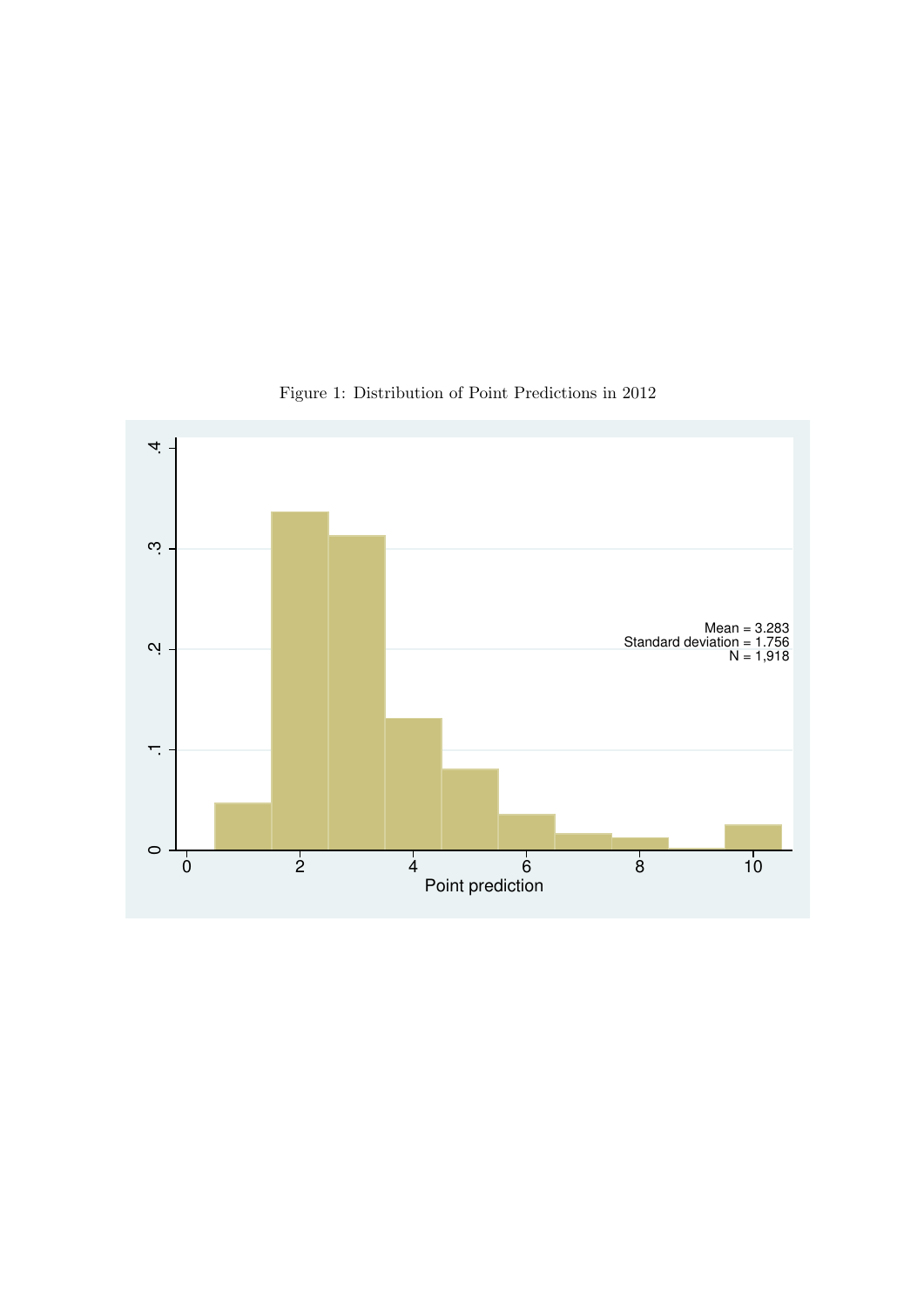

Figure 2: Cross-Sectional Distribution of Inflation Expectations, 1994-2016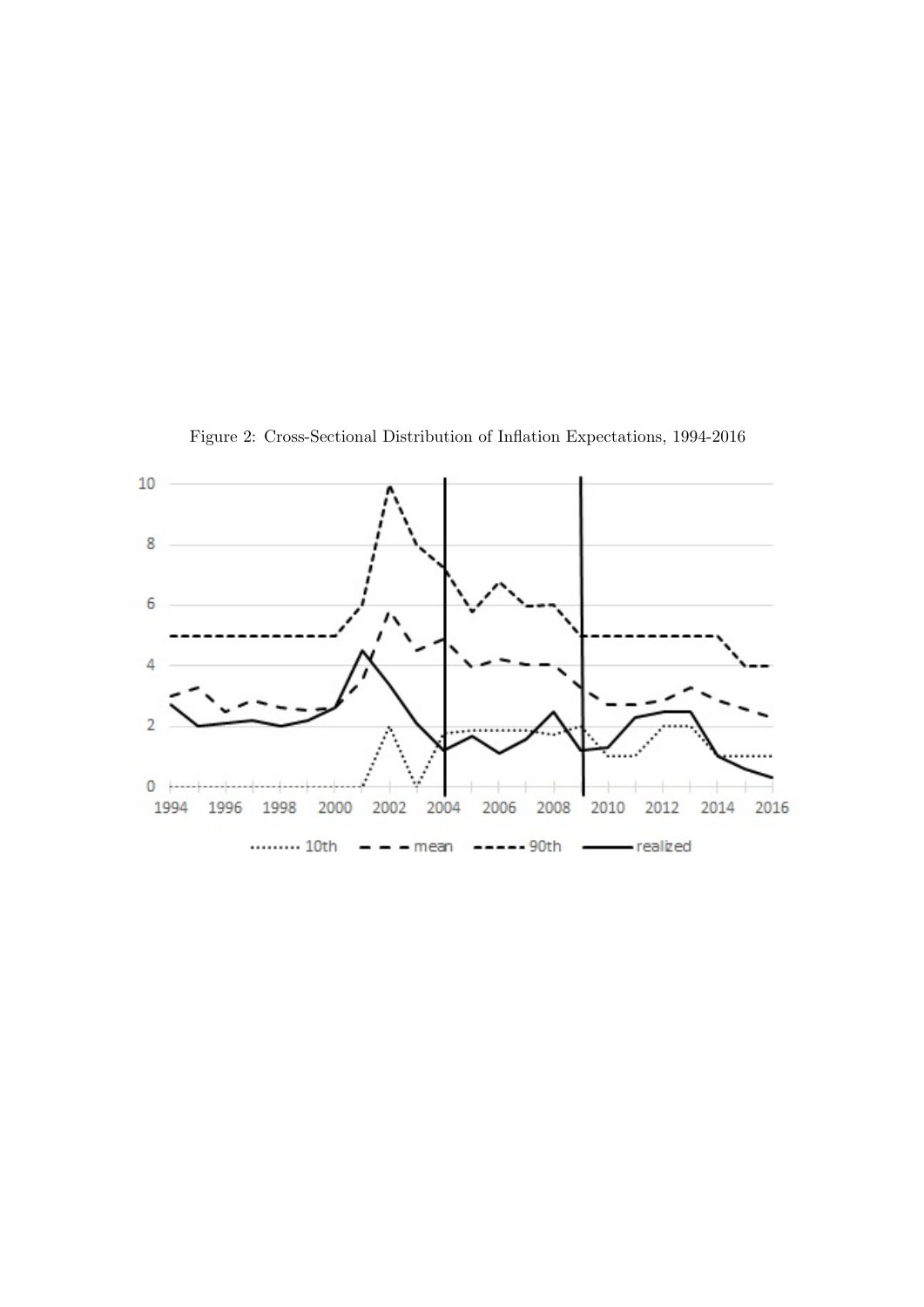| $1 \text{ to } 2$ |                  |      |      |           |                  |  |  |
|-------------------|------------------|------|------|-----------|------------------|--|--|
|                   | $1\%$ or<br>less | 2%   | 3%   | $4 - 5\%$ | $6\%$ or<br>more |  |  |
| $1\%$ or<br>less  | 46.7             | 22.2 | 15.6 | 11.3      | 4.2              |  |  |
| $2\%$             | 20.4             | 42.0 | 23.7 | 10.6      | 3.3              |  |  |
| $3\%$             | 14.8             | 27.5 | 33.1 | 19.9      | 4.7              |  |  |
| $4 - 5\%$         | 13.5             | 16.7 | 22.8 | 35.8      | 11.2             |  |  |
| $6\%$ or<br>more  | 13.2             | 11.0 | 14.3 | 31.9      | 29.7             |  |  |
|                   | $N = 8051$       |      |      |           |                  |  |  |

Table 1: Transition matrix, all households with at least 2 adjacent observations 1 to 2

| Table 2: Transition matrices, all households with at least 3 adjacent observations |        |  |
|------------------------------------------------------------------------------------|--------|--|
| 1 to 2                                                                             | 2 to 3 |  |

| $1$ to $2$                  |                  |         |       |           |                  |  |  |
|-----------------------------|------------------|---------|-------|-----------|------------------|--|--|
|                             | $1\%$ or<br>less | $2\%$   | $3\%$ | $4 - 5\%$ | $6\%$ or<br>more |  |  |
| $1\%$ or<br>less            | 44.3             | 22.8    | 17.4  | 11.4      | 4.1              |  |  |
| $2\%$                       | 18.8             | 40.0    | 27.7  | 10.4      | 3.6              |  |  |
| $3\%$                       | 13.5             | 26.9    | 34.3  | 20.4      | 4.9              |  |  |
| $4 - 5\%$                   | 12.2             | 17.6    | 23.4  | 35.6      | 11.2             |  |  |
| $\overline{6}\%$ or<br>more | 12.2             | 12.2    | 12.2  | 31.7      | 31.7             |  |  |
| $N = 4793$                  |                  |         |       |           |                  |  |  |
|                             |                  | $1 + 9$ |       |           |                  |  |  |

| 1 to 3                      |                  |       |      |           |                  |  |  |
|-----------------------------|------------------|-------|------|-----------|------------------|--|--|
|                             | $1\%$ or<br>less | $2\%$ | 3%   | $4 - 5\%$ | $6\%$ or<br>more |  |  |
| $\overline{1\%}$ or<br>less | 47.2             | 22.0  | 15.1 | 12.4      | 3.2              |  |  |
| $2\%$                       | 24.1             | 39.4  | 22.5 | 12.0      | 2.0              |  |  |
| $3\%$                       | 17.1             | 32.7  | 28.2 | 18.0      | 4.1              |  |  |
| $4 - 5\%$                   | 17.1             | 22.0  | 22.4 | 29.3      | 9.3              |  |  |
| $\overline{6\%}$ or<br>more | 13.3             | 14.5  | 18.1 | 30.1      | 24.1             |  |  |
| $N = 4793$                  |                  |       |      |           |                  |  |  |

| 2 LU J                      |                  |       |      |           |                  |  |  |
|-----------------------------|------------------|-------|------|-----------|------------------|--|--|
|                             | $1\%$ or<br>less | $2\%$ | 3%   | $4 - 5\%$ | $6\%$ or<br>more |  |  |
| $\overline{1\%}$ or<br>less | 50.9             | 22.6  | 10.8 | 12.3      | 3.3              |  |  |
| $2\%$                       | 24.1             | 43.3  | 20.7 | 9.6       | 2.3              |  |  |
| $3\%$                       | 17.3             | 31.0  | 31.9 | 16.1      | 3.6              |  |  |
| $4 - 5\%$                   | 13.4             | 17.4  | 24.9 | 34.8      | 9.5              |  |  |
| $\overline{6}\%$ or<br>more | 13.0             | 11.7  | 16.9 | 32.5      | 26.0             |  |  |
| $N = 4793$                  |                  |       |      |           |                  |  |  |

Table 3: Transition matrices, all households with at least 4 adjacent observations 1 to 2 2 to 3

| 1 LO 4                      |                             |       |       |           |                  |  |  |
|-----------------------------|-----------------------------|-------|-------|-----------|------------------|--|--|
|                             | $\overline{1\%}$ or<br>less | $2\%$ | $3\%$ | $4 - 5\%$ | $6\%$ or<br>more |  |  |
| $\overline{1\%}$ or<br>less | 46.3                        | 22.9  | 19.2  | 8.9       | 2.8              |  |  |
| 2%                          | 17.4                        | 41.7  | 29.6  | 8.1       | 3.2              |  |  |
| $3\%$                       | 13.3                        | 28.5  | 34.4  | 19.1      | 4.7              |  |  |
| $4 - 5\%$                   | 11.6                        | 16.6  | 25.1  | 36.2      | 10.6             |  |  |
| $6\%$ or<br>more            | 10.6                        | 11.8  | 14.1  | 31.8      | 31.8             |  |  |
|                             | $N = 3084$                  |       |       |           |                  |  |  |
|                             |                             |       |       |           |                  |  |  |

| $3$ to $4$                  |                  |       |       |           |                  |  |  |  |
|-----------------------------|------------------|-------|-------|-----------|------------------|--|--|--|
|                             | $1\%$ or<br>less | $2\%$ | $3\%$ | $4 - 5\%$ | $6\%$ or<br>more |  |  |  |
| $\overline{1}\%$ or<br>less | 51.3             | 21.7  | 15.4  | 9.6       | 2.1              |  |  |  |
| $2\%$                       | 21.3             | 47.2  | 21.6  | 8.2       | 1.8              |  |  |  |
| $3\%$                       | 13.1             | 30.0  | 36.3  | 17.7      | 3.0              |  |  |  |
| $4 - 5\%$                   | 14.0             | 17.2  | 27.4  | 32.3      | 9.1              |  |  |  |
| $6\%$ or<br>more            | 9.1              | 14.5  | 18.2  | 25.5      | 32.7             |  |  |  |
|                             | $N = 3084$       |       |       |           |                  |  |  |  |

| $2\;{\rm to}\;3$            |                             |       |      |           |                  |  |
|-----------------------------|-----------------------------|-------|------|-----------|------------------|--|
|                             | $\overline{1}\%$ or<br>less | $2\%$ | 3%   | $4 - 5\%$ | $6\%$ or<br>more |  |
| $\overline{1\%}$ or<br>less | 49.5                        | 23.6  | 10.6 | 13.5      | 2.9              |  |
| $2\%$                       | 22.4                        | 41.0  | 23.5 | 10.8      | 2.2              |  |
| $3\%$                       | 17.8                        | 29.2  | 33.3 | 16.7      | 3.0              |  |
| $4 - 5\%$                   | 12.2                        | 19.1  | 26.6 | 33.5      | 8.5              |  |
| $6\%$ or<br>more            | 9.6                         | 11.0  | 20.5 | 31.5      | 27.4             |  |
| $N = 3084$                  |                             |       |      |           |                  |  |

| 1 to 4                      |                             |      |       |           |                  |  |  |
|-----------------------------|-----------------------------|------|-------|-----------|------------------|--|--|
|                             | $\overline{1\%}$ or<br>less | 2%   | $3\%$ | $4 - 5\%$ | $6\%$ or<br>more |  |  |
| $\overline{1}\%$ or<br>less | 43.7                        | 25.8 | 14.6  | 13.1      | 2.8              |  |  |
| $2\%$                       | 24.4                        | 40.7 | 22.8  | 10.6      | 1.6              |  |  |
| $3\%$                       | 17.6                        | 32.4 | 30.9  | 14.8      | 4.3              |  |  |
| $4 - 5\%$                   | 17.6                        | 21.1 | 29.1  | 24.6      | 7.5              |  |  |
| $6\%$ or<br>more            | 12.0                        | 19.3 | 22.9  | 26.5      | 19.3             |  |  |
| $N = 3084$                  |                             |      |       |           |                  |  |  |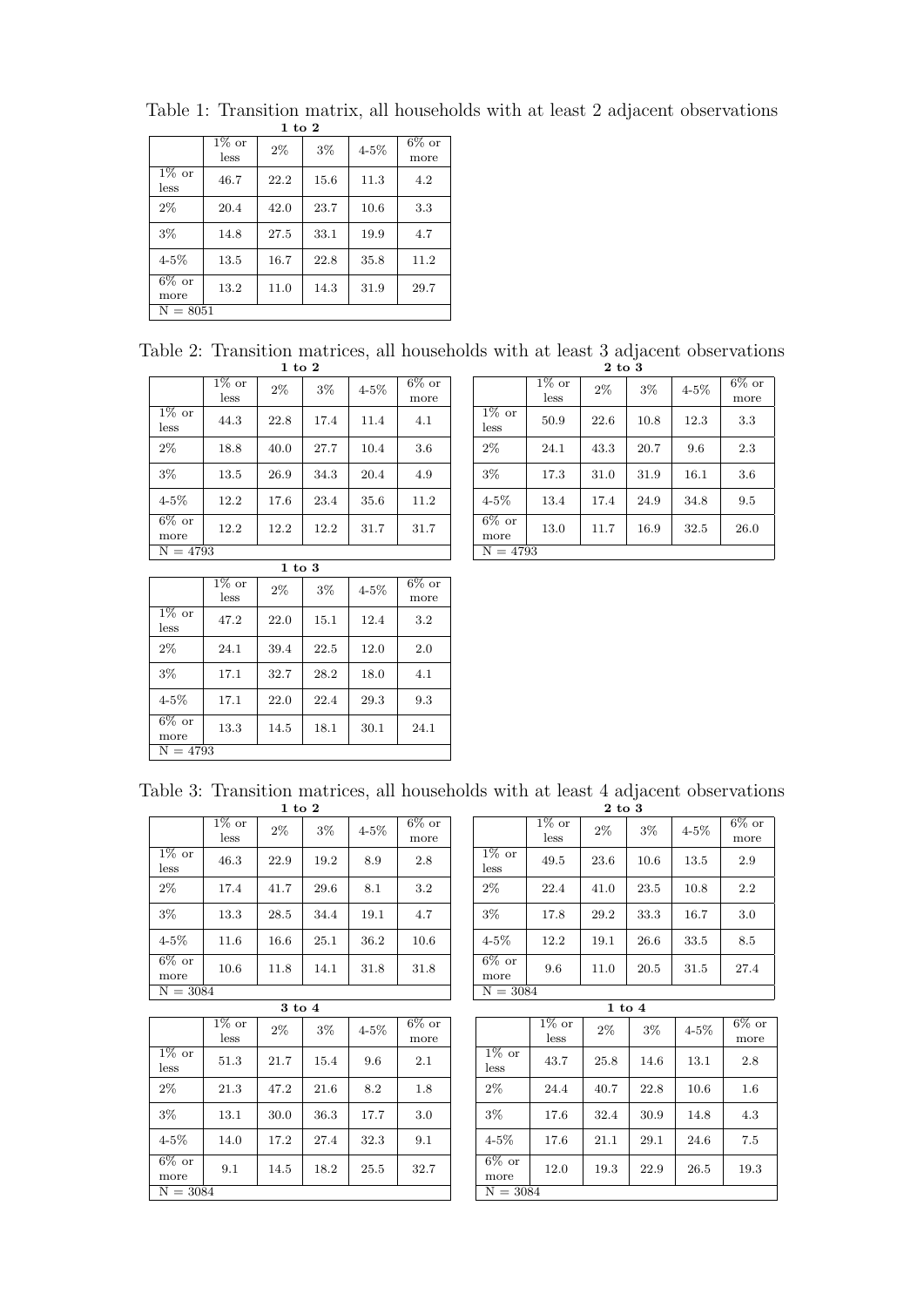|                               | Unadjusted | Adjusted   |
|-------------------------------|------------|------------|
| Expected inflation year t     | $0.609***$ | $0.570***$ |
|                               | (0.165)    | (0.160)    |
| Realized inflation year t     | $0.440*$   | $0.378**$  |
|                               | (0.212)    | (0.160)    |
| Constant                      | 0.398      | 0.588      |
|                               | (0.586)    | (0.481)    |
| $\hat{\rho}$                  | $1.049***$ | $0.948***$ |
|                               | (0.255)    | (0.193)    |
| $\hat{\kappa}$                | $0.419***$ | $0.398***$ |
|                               | (0.140)    | (0.136)    |
| $\hat{\mu}$                   | $-1.122*$  | $-1.289**$ |
|                               | (0.570)    | (0.539)    |
| Adjusted $\mathbb{R}^2$       | 0.619      | 0.698      |
| Mean expected inflation $t+1$ | 3.309      | 3.157      |
| N observations                | 23         | 23         |

Table 4: Estimation of Equation (5), 1994-2016

Both columns are estimated with OLS (heteroskedasticity robust standard errors reported in parentheses). The first column uses inflation expectations as reported by households, where the survey question is asked in three different ways as reported in the text. The second column adjusts inflation expectations to the same format of the most recent question. The standard errors of the structural parameters are estimated with the Delta method. Average realized inflation in this period is 1.95%.  $*$ /\*\*/\*\*\* correspond to  $10\%/5\%/1\%.$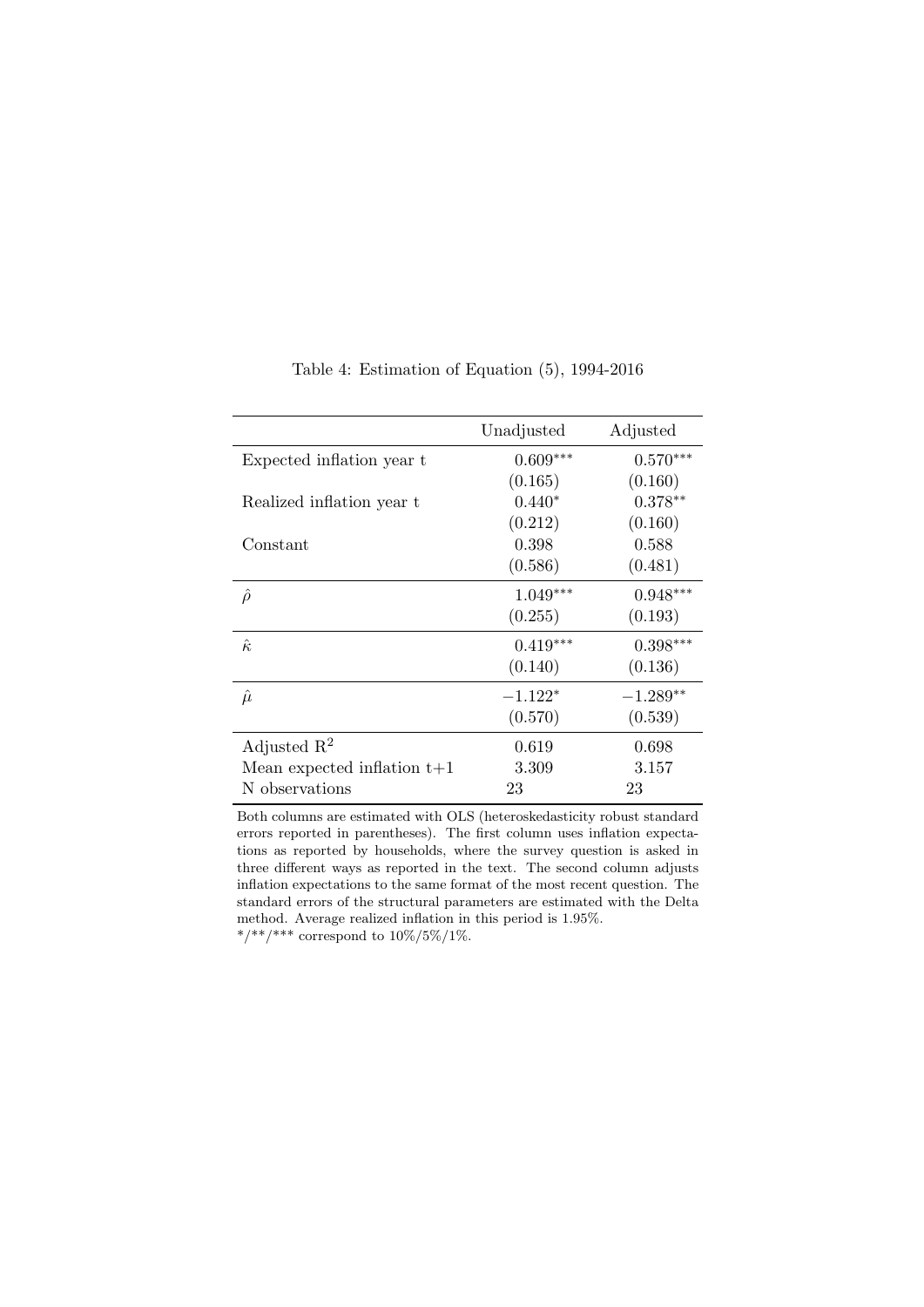| Inflation year t-1 | $0.592***$<br>(0.119) |
|--------------------|-----------------------|
| Constant           | $0.716***$<br>(0.266) |
| N observations     | 32                    |

Table 5: Estimation of an AR(1) process for inflation, 1984-2016

The coefficients are estimated with OLS (heteroskedasticity robust standard errors reported in parentheses).  $*/**/**$  correspond to  $10\%/5\%/1\%$ .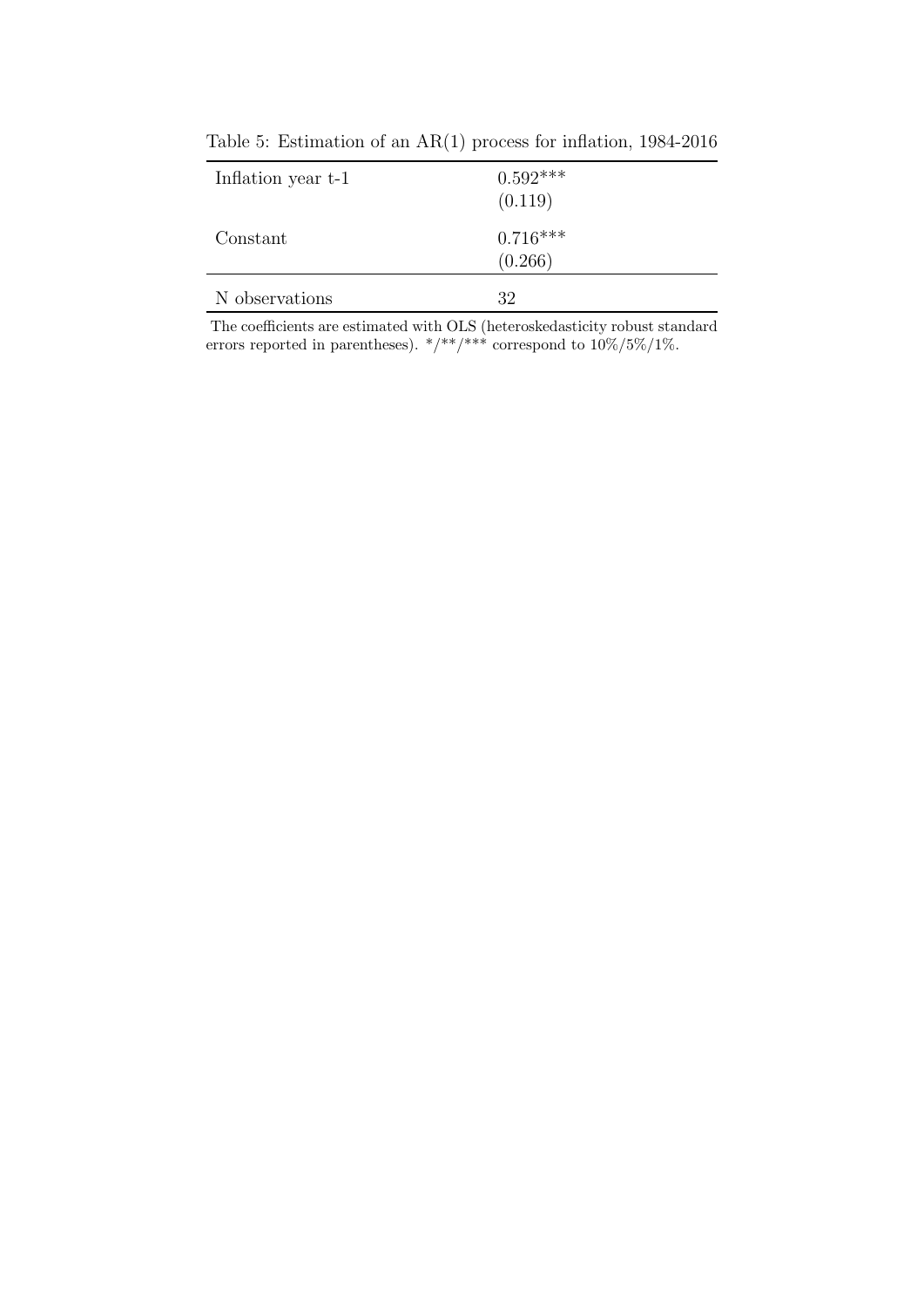Table 6: Transition matrix, model, 1 to 2

|             | 1\% or less | $2\%$ | 3%   | $4 - 5\%$ | $6\%$ or more |
|-------------|-------------|-------|------|-----------|---------------|
| 1\% or less | 50.7        | 30.1  | 14.9 | 4.3       | 0.0           |
| $2\%$       | 24.9        | 33.7  | 27.8 | 13.4      | 0.2           |
| 3%          | 10.0        | 24.8  | 34.0 | 29.8      | 1.3           |
| $4 - 5\%$   | 1.9         | 9.1   | 23.5 | 53.7      | 11.8          |
| 6% or more  | 0.0         | 0.2   | 1.9  | 23.9      | 73.9          |

Table 7: Transition matrix, model, 1 to 3 1% or less 2% 3% 4-5% 6% or more 1% or less 40.9 27.9 19.9 10.9 0.4 2% 26.0 27.9 25.8 19.1 1.3 3% 15.6 23.5 28.1 29.5 3.3 4-5% 5.9 13.4 23.4 43.7 13.5 6% or more 0.3 1.4 4.8 26.5 67.0

|             |             |       | Table 8: Transition matrix, model, 1 to 4 |           |               |
|-------------|-------------|-------|-------------------------------------------|-----------|---------------|
|             | 1\% or less | $2\%$ | 3%                                        | $4 - 5\%$ | $6\%$ or more |
| 1\% or less | 35.2        | 25.9  | 21.6                                      | 16.1      | 1.2           |
| $2\%$       | 25.6        | 24.8  | 24.4                                      | 22.8      | 2.3           |
| 3%          | 18.0        | 21.8  | 25.3                                      | 30.0      | 4.8           |
| $4 - 5\%$   | 8.8         | 14.5  | 21.8                                      | 39.8      | 15.1          |
| 6% or more  | 1.0         | 2.8   | 6.4                                       | 25.6      | 64.3          |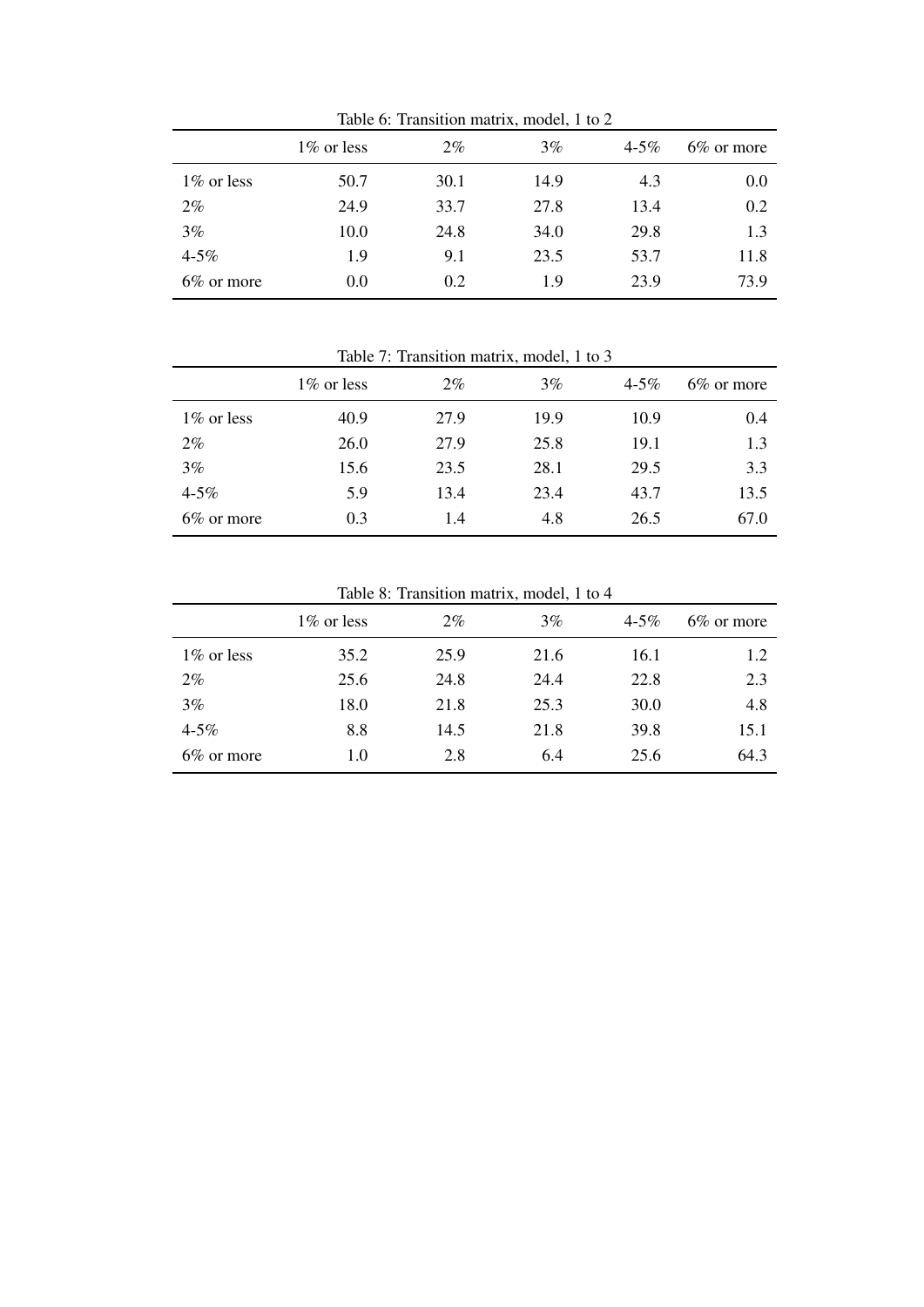| A. Survey data                |         | DHS (1993-2015) |          |              |           |
|-------------------------------|---------|-----------------|----------|--------------|-----------|
|                               | Nonzero | Mean            | St. Dev. | Minimum      | Maximum   |
| Expected inflation            |         | 3.167           | 4.244    | $-15.540$    | 100       |
| Checking account              | 0.829   | 1,622           | 5,437    | $-263,830$   | 177,376   |
| Savings account               | 0.755   | 12,412          | 37,403   | 0            | 2,353,074 |
| Mutual funds                  | 0.176   | 4,170           | 22,389   | 0            | 868,425   |
| <b>Bonds</b>                  | 0.036   | 908             | 10,179   | $\theta$     | 501,015   |
| <b>Stocks</b>                 | 0.111   | 2,902           | 24,155   | $\Omega$     | 1,104,528 |
| Financial wealth              | 0.851   | 22,015          | 60,533   | $-252,091$   | 2,353,821 |
| House value                   | 0.583   | 94,306          | 109,136  | 0            | 3,417,924 |
| Assets                        | 0.916   | 137,556         | 166,049  | 0            | 3,721,935 |
| Liabilities                   | 0.584   | 39,626          | 72,219   | $\Omega$     | 3,031,418 |
| Net worth                     | 0.921   | 97,930          | 152,987  | $-2,863,506$ | 3,655,346 |
| N <sub>x</sub> T observations |         | 26,492          |          |              |           |
| N unique households           |         | 6,921           |          |              |           |

Table 9: Summary Statistics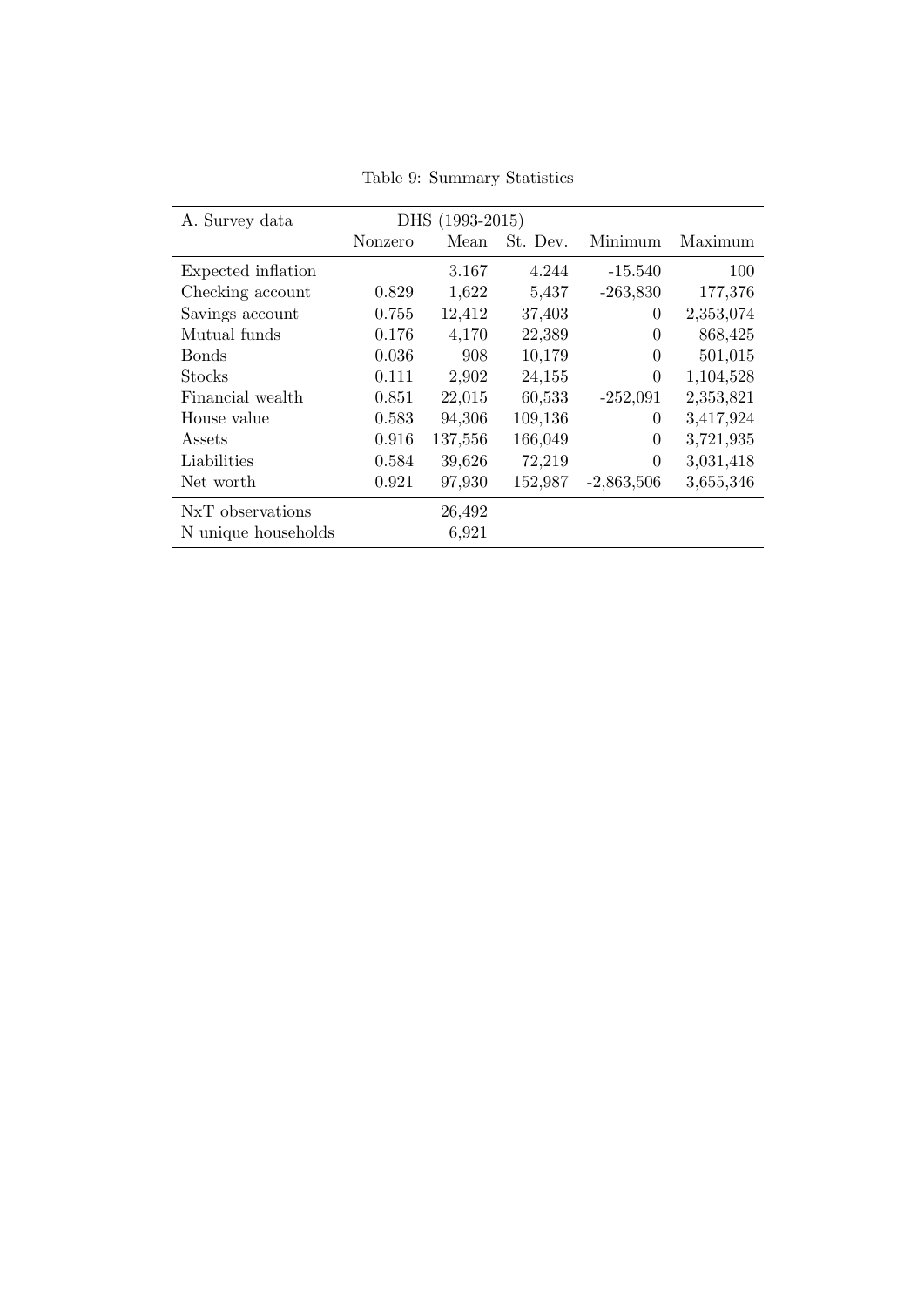| B. Matched admin data         |         | DHS (2008-2014) |          | CCO     | $(2012 - 2014)$ |          |
|-------------------------------|---------|-----------------|----------|---------|-----------------|----------|
|                               | Nonzero | Mean            | St. Dev. | Nonzero | Mean            | St. Dev. |
| Expected inflation            |         |                 |          |         | 1.899           | 5.669    |
| Expected inflation (brackets) |         | 2.866           | 1.526    |         | 2.268           | 2.406    |
| Savings and checking account  | 0.989   | 27,778          | 59,159   | 0.991   | 33,396          | 98,139   |
| <b>Bonds</b>                  | 0.059   | 1,694           | 18,542   | 0.041   | 2,499           | 38,277   |
| <b>Stocks</b>                 | 0.349   | 10,139          | 43,793   | 0.250   | 12,062          | 85,520   |
| Financial wealth              | 0.990   | 39,610          | 92,477   | 0.991   | 47,958          | 175,360  |
| House value                   | 0.736   | 116,933         | 100,735  | 0.746   | 115,653         | 98,446   |
| Assets                        | 0.993   | 169,872         | 178,976  | 0.991   | 205,398         | 742,163  |
| Liabilities                   | 0.671   | 65,008          | 78,707   | 0.698   | 78,093          | 133,575  |
| Net worth                     | 0.995   | 104,865         | 167,794  | 0.995   | 127,305         | 699,151  |
| N <sub>x</sub> T observations |         | 7,969           |          |         | 16,565          |          |
| N unique households           |         | 2,134           |          |         | 16,565          |          |

Table 9: Summary Statistics (continued)

Summary statistics for regression samples Inflation expectations are for the head of the household. All values are real Euro values (1990=100). House value is the taxable value of the house.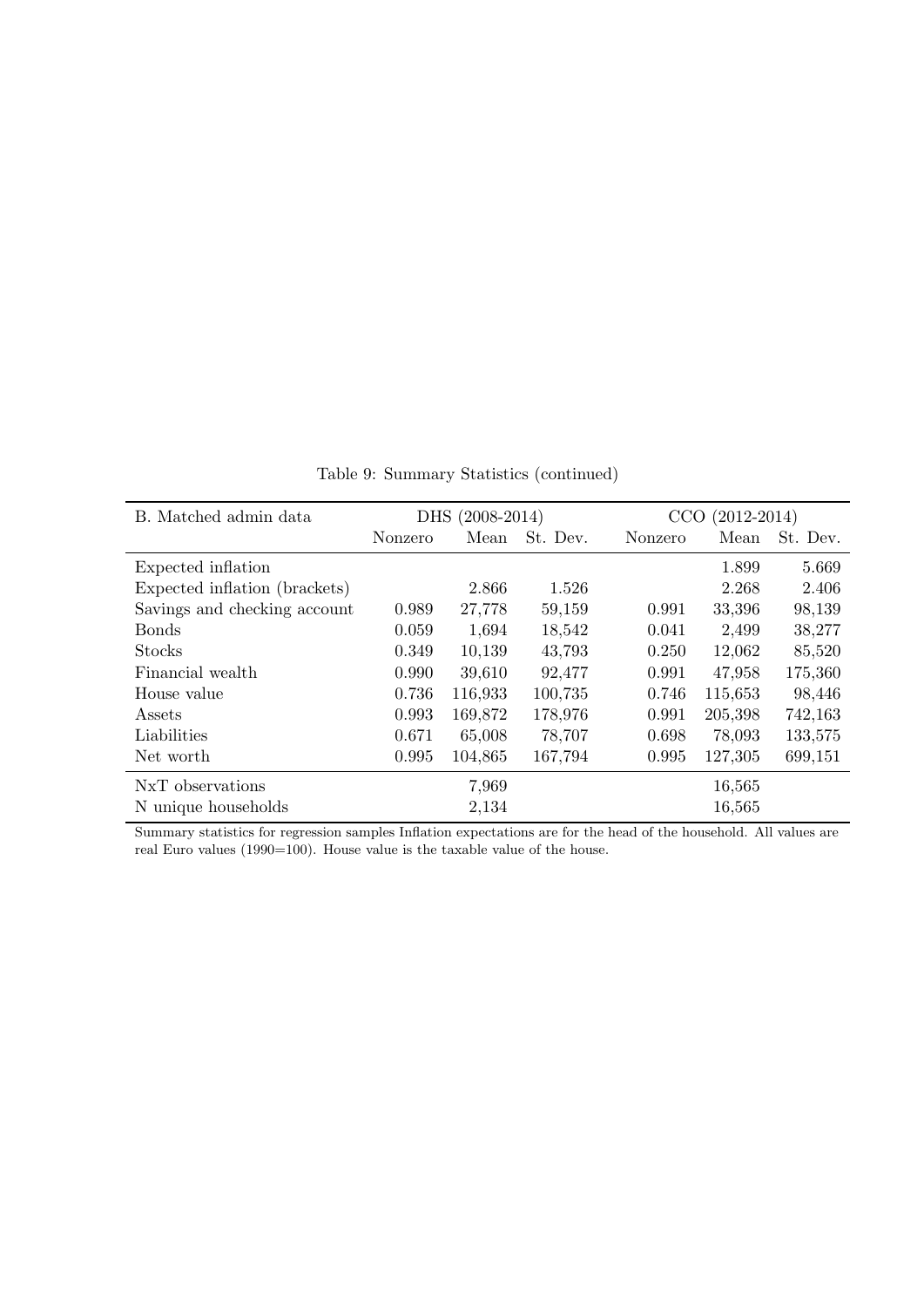|                             | Assets       |              | Liabilities |             | Net Worth    |              |
|-----------------------------|--------------|--------------|-------------|-------------|--------------|--------------|
| Inflation expectations      | $-1.168***$  | $-1.437***$  | $-0.326***$ | $-0.254*$   | $-0.842***$  | $-1.183***$  |
|                             | (0.219)      | (0.439)      | (0.073)     | (0.131)     | (0.193)      | (0.393)      |
| Financial literacy (std.)   |              | $13.566***$  |             | $3.572***$  |              | $9.994***$   |
|                             |              | (3.157)      |             | (1.113)     |              | (2.899)      |
| Regional unemployment       | $-8.127***$  | $-11.123**$  | $-1.617*$   | $-2.481$    | $-6.510***$  | $-8.642*$    |
|                             | (2.043)      | (5.203)      | (0.865)     | (1.831)     | (1.927)      | (4.838)      |
| Couple                      | $35.621***$  | 53.847***    | 13.784***   | 12.697**    | $21.837***$  | $41.151***$  |
|                             | (5.775)      | (12.561)     | (2.602)     | (5.170)     | (5.305)      | (11.416)     |
| High income panel           | 79.580***    | $121.416***$ | $21.168***$ | 16.422      | 58.412***    | 104.994***   |
|                             | (8.081)      | (32.833)     | (2.707)     | (10.578)    | (7.510)      | (28.991)     |
| Number of household members | $9.671***$   | 9.814        | $2.732**$   | 5.698       | $6.939**$    | 4.116        |
|                             | (3.123)      | (8.212)      | (1.391)     | (3.926)     | (2.808)      | (7.595)      |
| Children in the house       | $-17.822***$ | $-6.438$     | $-0.300$    | $-4.607$    | $-17.522***$ | $-1.831$     |
|                             | (6.395)      | (16.227)     | (2.812)     | (7.067)     | (5.684)      | (14.788)     |
| High urbanization           | 5.810        | $-4.303$     | $-2.047$    | $-5.643$    | 7.857        | 1.341        |
|                             | (6.453)      | (14.793)     | (2.572)     | (4.885)     | (5.657)      | (12.990)     |
| Moderate urbanization       | 28.385***    | 29.891*      | 1.140       | $-0.390$    | 27.245***    | $30.281**$   |
|                             | (7.342)      | (16.916)     | (2.575)     | (5.183)     | (6.513)      | (15.080)     |
| Low urbanization            | 35.642***    | 23.405       | 1.470       | $-4.599$    | 34.173***    | 28.005*      |
|                             | (7.329)      | (16.256)     | (2.725)     | (5.321)     | (6.527)      | (14.565)     |
| Very low urbanization       | 36.026***    | 15.980       | 4.756       | 2.266       | $31.270***$  | 13.714       |
|                             | (7.315)      | (16.232)     | (3.301)     | (6.750)     | (6.514)      | (14.028)     |
| Female                      | $-19.106***$ | $-24.351***$ | $-1.484$    | $-1.741$    | $-17.623***$ | $-22.610***$ |
|                             | (4.653)      | (9.352)      | (2.563)     | (3.372)     | (4.252)      | (8.002)      |
| Retired                     | 16.675**     | 37.226**     | $-2.124$    | 8.320       | $18.799***$  | 28.906*      |
|                             | (7.917)      | (17.762)     | (2.551)     | (5.174)     | (7.081)      | (15.758)     |
| College education           | 50.665***    | $40.705***$  | $19.509***$ | $13.079***$ | $31.155***$  | 27.626***    |
|                             | (4.393)      | (9.698)      | (1.762)     | (3.452)     | (4.051)      | (8.527)      |
| Age                         | $5.266***$   | $7.589***$   | 0.604       | $-0.170$    | $4.662***$   | $7.759***$   |
|                             | (0.950)      | (1.812)      | (0.394)     | (0.697)     | (0.899)      | (1.625)      |
| Age squared                 | $-0.036***$  | $-0.060***$  | $-0.012***$ | $-0.008$    | $-0.025**$   | $-0.051***$  |
|                             | (0.010)      | (0.018)      | (0.004)     | (0.006)     | (0.010)      | (0.017)      |
| ihs(household income)       | $3.493***$   | $2.914***$   | $1.285***$  | $1.150***$  | $2.208***$   | $1.764***$   |
|                             | (0.322)      | (0.667)      | (0.137)     | (0.258)     | (0.304)      | (0.603)      |
| Adjusted $\mathbb{R}^2$     | 0.189        | 0.207        | 0.113       | 0.141       | 0.152        | 0.193        |
| Mean dependent variable     | 137.556      | 155.688      | 39.626      | 40.576      | 97.930       | 115.113      |
| Fraction non-zero           | 0.916        | 0.942        | 0.584       | 0.603       | 0.921        | 0.946        |
| N households                | 6921         | 1069         | 6921        | 1069        | 6921         | 1069         |
| N observations              | 26492        | 8465         | 26492       | 8465        | 26492        | 8465         |

### Table 10: Inflation Expectations and Assets, Liabilities and Net Worth

All columns are estimated with OLS, and standard errors are clustered at the level of the individual. Year fixed effects are included, but not reported. Dependent variables are divided by a 1,000. Income is transformed using the inverse hyperbolic sine transformation in order to incorporate negative and zero values. The baseline for urbanization is "Very high urbanization". Financial literacy is measured in 2005.

\*/\*\*/\*\*\* correspond to  $10\%/5\%/1\%.$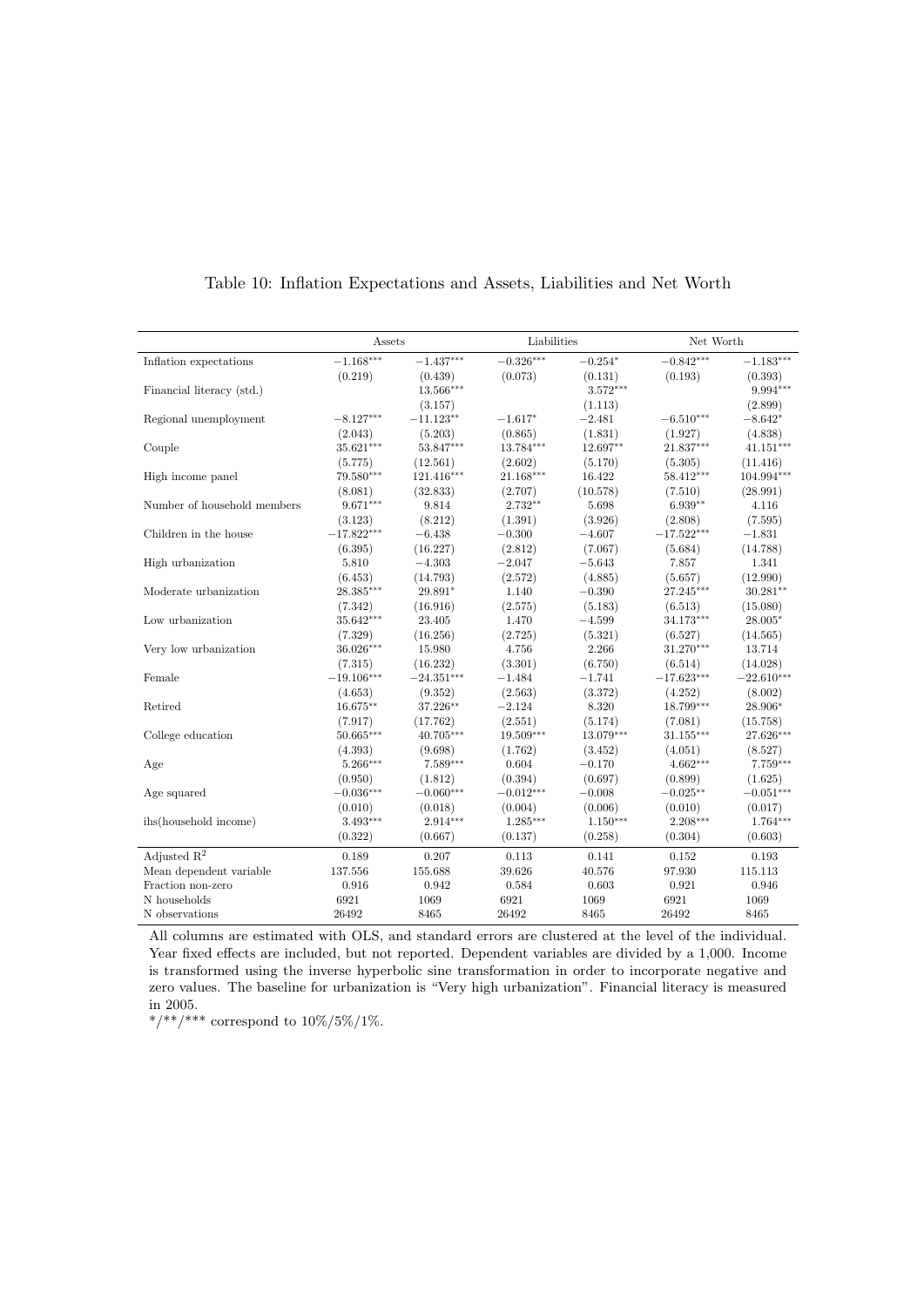|                             | Checking     | Savings      | Funds        | <b>Bonds</b> | <b>Stocks</b> | House        |
|-----------------------------|--------------|--------------|--------------|--------------|---------------|--------------|
| Inflation expectations      | $-0.0006$    | $-0.0013*$   | $-0.0023***$ | $-0.0005*$   | $-0.0013***$  | $-0.0053***$ |
|                             | (0.0007)     | (0.0007)     | (0.0005)     | (0.0002)     | (0.0004)      | (0.0008)     |
| Regional unemployment       | 0.0004       | $-0.0006$    | $-0.0056$    | $-0.0007$    | $-0.0064$     | 0.0081       |
|                             | (0.0042)     | (0.0049)     | (0.0053)     | (0.0026)     | (0.0044)      | (0.0064)     |
| Couple                      | 0.0165       | 0.0117       | $-0.0017$    | $-0.0024$    | $-0.0199$     | $0.1715***$  |
|                             | (0.0113)     | (0.0128)     | (0.0142)     | (0.0063)     | (0.0131)      | (0.0191)     |
| High income panel           | $-0.0123$    | $0.0240*$    | $0.0778***$  | $0.0242**$   | $0.1050***$   | $0.1204***$  |
|                             | (0.0119)     | (0.0125)     | (0.0198)     | (0.0097)     | (0.0206)      | (0.0144)     |
| Number of household members | $-0.0197***$ | $-0.0041$    | 0.0005       | $0.0058*$    | 0.0088        | $0.0180**$   |
|                             | (0.0064)     | (0.0061)     | (0.0064)     | (0.0032)     | (0.0066)      | (0.0079)     |
| Children in the house       | $-0.0048$    | $-0.0268*$   | $-0.0445***$ | $-0.0164**$  | $-0.0190$     | 0.0190       |
|                             | (0.0140)     | (0.0147)     | (0.0152)     | (0.0071)     | (0.0146)      | (0.0192)     |
| High urbanization           | $-0.0073$    | $-0.0025$    | 0.0055       | 0.0022       | $-0.0066$     | $0.1238***$  |
|                             | (0.0118)     | (0.0137)     | (0.0152)     | (0.0069)     | (0.0127)      | (0.0217)     |
| Moderate urbanization       | 0.0162       | $0.0319**$   | 0.0122       | $-0.0001$    | $-0.0009$     | $0.1975***$  |
|                             | (0.0110)     | (0.0133)     | (0.0158)     | (0.0070)     | (0.0139)      | (0.0216)     |
| Low urbanization            | $-0.0077$    | $-0.0066$    | 0.0039       | 0.0067       | 0.0060        | $0.2148***$  |
|                             | (0.0121)     | (0.0143)     | (0.0160)     | (0.0078)     | (0.0141)      | (0.0225)     |
| Very low urbanization       | $-0.0161$    | $-0.0053$    | $-0.0154$    | $-0.0000$    | $-0.0038$     | $0.2265***$  |
|                             | (0.0128)     | (0.0151)     | (0.0163)     | (0.0079)     | (0.0147)      | (0.0224)     |
| Female                      | 0.0136       | 0.0142       | $-0.0320***$ | $-0.0054$    | $-0.0372***$  | $-0.0631***$ |
|                             | (0.0095)     | (0.0111)     | (0.0119)     | (0.0048)     | (0.0101)      | (0.0172)     |
| Retired                     | $0.0524***$  | $0.0564***$  | $0.0344**$   | 0.0009       | $0.0266*$     | $-0.0207$    |
|                             | (0.0115)     | (0.0137)     | (0.0168)     | (0.0078)     | (0.0151)      | (0.0198)     |
| College education           | $0.0128*$    | 0.0084       | $0.0774***$  | $0.0114**$   | $0.0546***$   | $0.1300***$  |
|                             | (0.0074)     | (0.0083)     | (0.0103)     | (0.0050)     | (0.0093)      | (0.0124)     |
| Age/10                      | $-0.0008$    | $-0.0247$    | $0.0626***$  | $-0.0177$    | 0.0141        | $0.1562***$  |
|                             | (0.0164)     | (0.0187)     | (0.0209)     | (0.0116)     | (0.0186)      | (0.0266)     |
| $Age/10$ squared            | $-0.0008$    | $-0.0007$    | $-0.0056***$ | $0.0029**$   | $-0.0005$     | $-0.0148***$ |
|                             | (0.0015)     | (0.0018)     | (0.0021)     | (0.0013)     | (0.0019)      | (0.0027)     |
| ihs(household income)       | $0.0163***$  | $0.0196***$  | $0.0066***$  | $0.0011***$  | $0.0028***$   | $0.0014*$    |
|                             | (0.0007)     | (0.0008)     | (0.0007)     | (0.0003)     | (0.0006)      | (0.0008)     |
| $i$ hs(net worth)           | $0.0227***$  | $0.0204***$  | $0.0090***$  | $0.0021***$  | $0.0062***$   | $0.0180***$  |
|                             | (0.0008)     | (0.0008)     | (0.0005)     | (0.0002)     | (0.0004)      | (0.0008)     |
| Adjusted $\mathbb{R}^2$     | 0.187        | 0.173        | 0.076        | 0.028        | 0.059         | 0.259        |
| Mean dependent variable     | 0.765        | 0.755        | 0.176        | 0.036        | 0.111         | 0.712        |
| Without Net Worth           |              |              |              |              |               |              |
| Inflation expectations      | $-0.0015**$  | $-0.0021***$ | $-0.0027***$ | $-0.0005**$  | $-0.0016***$  | $-0.0060***$ |
|                             | (0.0007)     | (0.0007)     | (0.0005)     | (0.0002)     | (0.0004)      | (0.0009)     |
|                             |              |              |              |              |               |              |

## Table 11: Inflation Expectations and Ownership of Assets

All columns are estimated with linear probability models (OLS), and standard errors are clustered at the level of the individual. Year fixed effects are included, but not reported. Income and net worth are transformed using the inverse hyperbolic sine transformation in order to incorporate negative and zero values. Each column contains 26,492 observations for 6,921 unique households.

 $^*/^{**}/^{***}$  correspond to  $10\%/5\%/1\%.$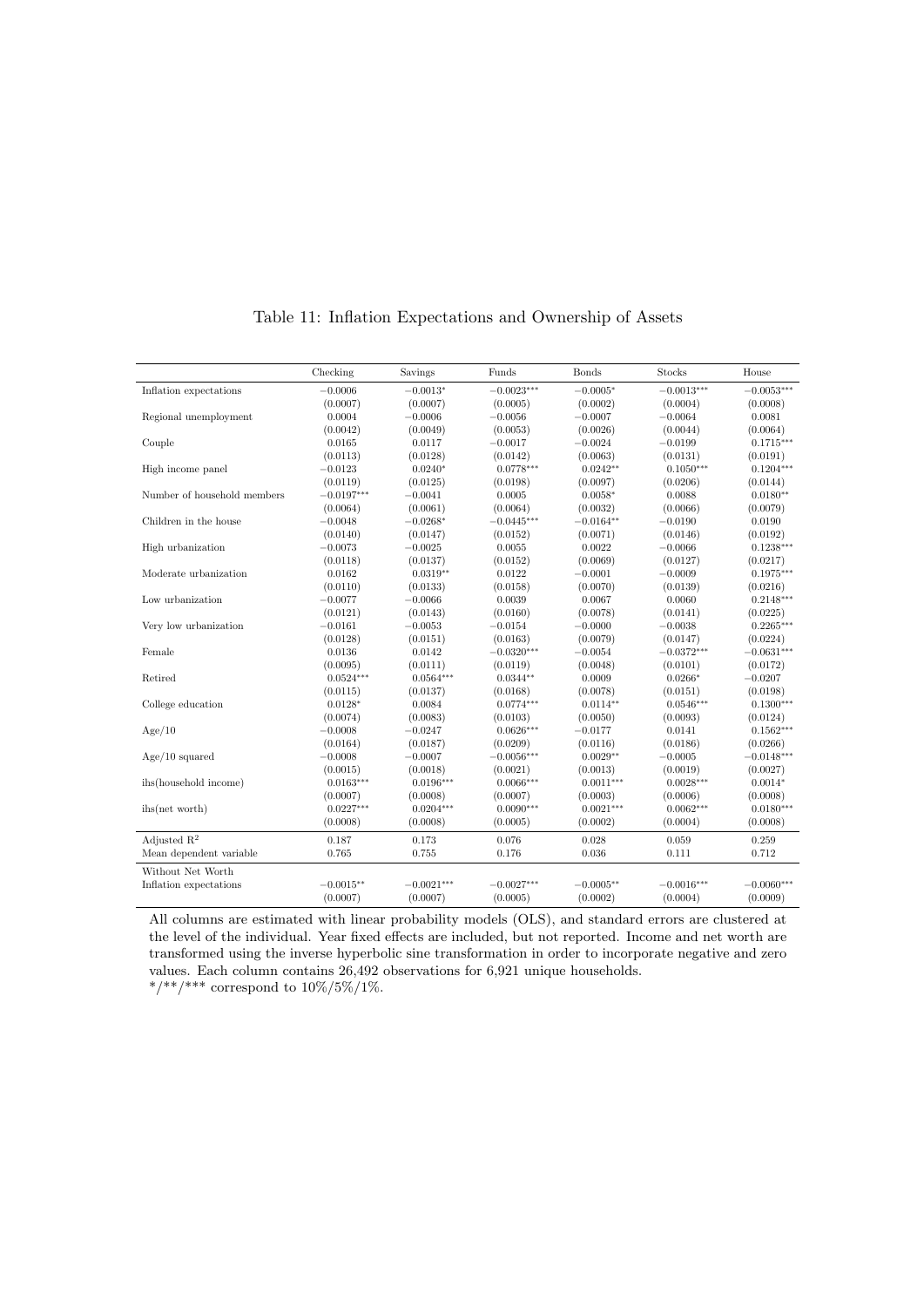|                             | Checking    | Savings      | Funds       | <b>Bonds</b> | Stocks       | Financial    | Housing      |
|-----------------------------|-------------|--------------|-------------|--------------|--------------|--------------|--------------|
| Inflation expectations      | $-5.3$      | $-71.5*$     | $-77.4***$  | $-16.3**$    | $-86.8***$   | $-257.3***$  | $-439.5***$  |
|                             | (4.5)       | (38.8)       | (21.8)      | (8.1)        | (21.9)       | (61.0)       | (146.5)      |
| Regional unemployment       | $-88.4*$    | $-36.4$      | $-182.4$    | $-19.9$      | $-488.5$     | $-815.7$     | $-4782.8***$ |
|                             | (45.3)      | (448.3)      | (303.3)     | (129.7)      | (329.6)      | (820.5)      | (1222.4)     |
| Couple                      | 138.1       | 2949.7**     | $-1719.2*$  | $-385.1$     | $-2652.1**$  | $-1668.6$    | 21888.3***   |
|                             | (134.8)     | (1147.3)     | (1032.4)    | (393.0)      | (1326.9)     | (2861.8)     | (3478.7)     |
| High income panel           | $1186.1***$ | 2720.7*      | 3476.3**    | 653.4*       | 9834.2***    | 17870.7***   | 36324.3***   |
|                             | (208.8)     | (1547.9)     | (1406.4)    | (369.5)      | (2556.7)     | (4529.4)     | (5033.3)     |
| Number of household members | $-79.8$     | 172.4        | 375.0       | 138.6        | 825.8        | 1432.0       | 6307.1***    |
|                             | (65.2)      | (479.2)      | (332.1)     | (231.2)      | (535.1)      | (1168.6)     | (1811.9)     |
| Children in the house       | $-61.7$     | $-3612.0***$ | $-1675.1**$ | $-255.4$     | $-1803.7$    | $-7407.9***$ | $-3390.8$    |
|                             | (159.1)     | (1223.6)     | (778.4)     | (463.4)      | (1143.7)     | (2585.2)     | (3775.3)     |
| High urbanization           | $-388.5***$ | $-2792.5*$   | 850.5       | $-238.5$     | $-762.6$     | $-3331.6$    | 4364.9       |
|                             | (142.1)     | (1547.9)     | (883.2)     | (400.6)      | (768.7)      | (2313.1)     | (4163.4)     |
| Moderate urbanization       | $-312.3**$  | $-2203.8$    | 1204.1      | $-208.3$     | $-143.6$     | $-1663.9$    | 16588.9***   |
|                             | (157.9)     | (1651.9)     | (1010.2)    | (412.5)      | (990.1)      | (2691.1)     | (4478.8)     |
| Low urbanization            | $-381.2**$  | $-1227.1$    | 1098.3      | $-77.6$      | $-263.9$     | $-851.5$     | $20888.3***$ |
|                             | (155.5)     | (1866.3)     | (849.2)     | (452.6)      | (912.2)      | (2787.0)     | (4533.4)     |
| Very low urbanization       | $-217.0$    | $-2375.8$    | $-668.6$    | $-71.7$      | $-431.0$     | $-3764.1$    | 23649.8***   |
|                             | (172.9)     | (1726.7)     | (608.9)     | (450.9)      | (854.8)      | (2389.5)     | (4936.4)     |
| Female                      | $-264.5***$ | $-806.5$     | $-876.6$    | $-387.8$     | $-1817.9***$ | $-4153.4***$ | $-9725.0***$ |
|                             | (102.0)     | (893.2)      | (686.2)     | (243.2)      | (552.7)      | (1545.0)     | (2984.4)     |
| Retired                     | 215.9       | 2798.1*      | 1472.0      | $-431.9$     | 732.9        | 4786.9*      | 6931.8       |
|                             | (165.7)     | (1537.4)     | (1183.2)    | (384.1)      | (948.7)      | (2594.5)     | (4547.7)     |
| College education           | $384.6***$  | 3184.8***    | 3408.7***   | 77.2         | 1217.3*      | 8272.7***    | 30692.6***   |
|                             | (95.0)      | (847.4)      | (682.0)     | (250.1)      | (637.0)      | (1597.3)     | (2725.0)     |
| Age                         | 9.3         | 106.7        | $-17.7$     | $-84.5$      | $-330.5***$  | $-316.6$     | $1211.7**$   |
|                             | (19.3)      | (211.3)      | (135.9)     | (63.2)       | (143.6)      | (343.2)      | (568.7)      |
| Age squared                 | 0.0         | $-0.2$       | 1.0         | $1.3***$     | $4.1***$     | $6.3*$       | $-8.7$       |
|                             | (0.2)       | (2.3)        | (1.5)       | (0.7)        | (1.6)        | (3.7)        | (6.0)        |
| ihs(household income)       | $32.6***$   | 337.4**      | $116.1***$  | $35.7***$    | 21.3         | $543.0***$   | 1439.7***    |
|                             | (7.3)       | (140.5)      | (36.4)      | (14.7)       | (43.5)       | (160.7)      | (179.4)      |
| ihs(net worth)              | $94.3***$   | 853.4***     | 322.4***    | $72.5***$    | $225.4***$   | $1568.0***$  | 4929.3***    |
|                             | (4.7)       | (57.1)       | (30.5)      | (12.0)       | (26.2)       | (84.0)       | (174.5)      |
| Adjusted $\mathbf{R}^2$     | 0.046       | 0.054        | 0.033       | 0.011        | 0.033        | 0.079        | 0.298        |
| Mean dependent variable     | 1823        | 12412        | 4170        | 908          | 2902         | 22216        | 94306        |
| Fraction non-zero           | 0.765       | 0.755        | 0.176       | 0.036        | 0.111        | 0.837        | 0.583        |
| Without Net Worth           |             |              |             |              |              |              |              |
| Inflation expectations      | $-9.0**$    | $-105.0***$  | $-90.1***$  | $-19.1***$   | $-95.7***$   | $-318.9***$  | $-633.4***$  |
|                             | (4.6)       | (40.6)       | (22.3)      | (8.3)        | (22.6)       | (64.5)       | (158.4)      |

Table 12: Inflation Expectations and Asset Values

All columns are estimated with OLS, and standard errors are clustered at the individual level. Year fixed effects are included, but not reported. Income and net worth are transformed using the inverse hyperbolic sine transformation in order to incorporate negative and zero values. Each column contains 26,492 observations for 6,921 unique households.

\*/\*\*/\*\*\* correspond to  $10\%/5\%/1\%$ .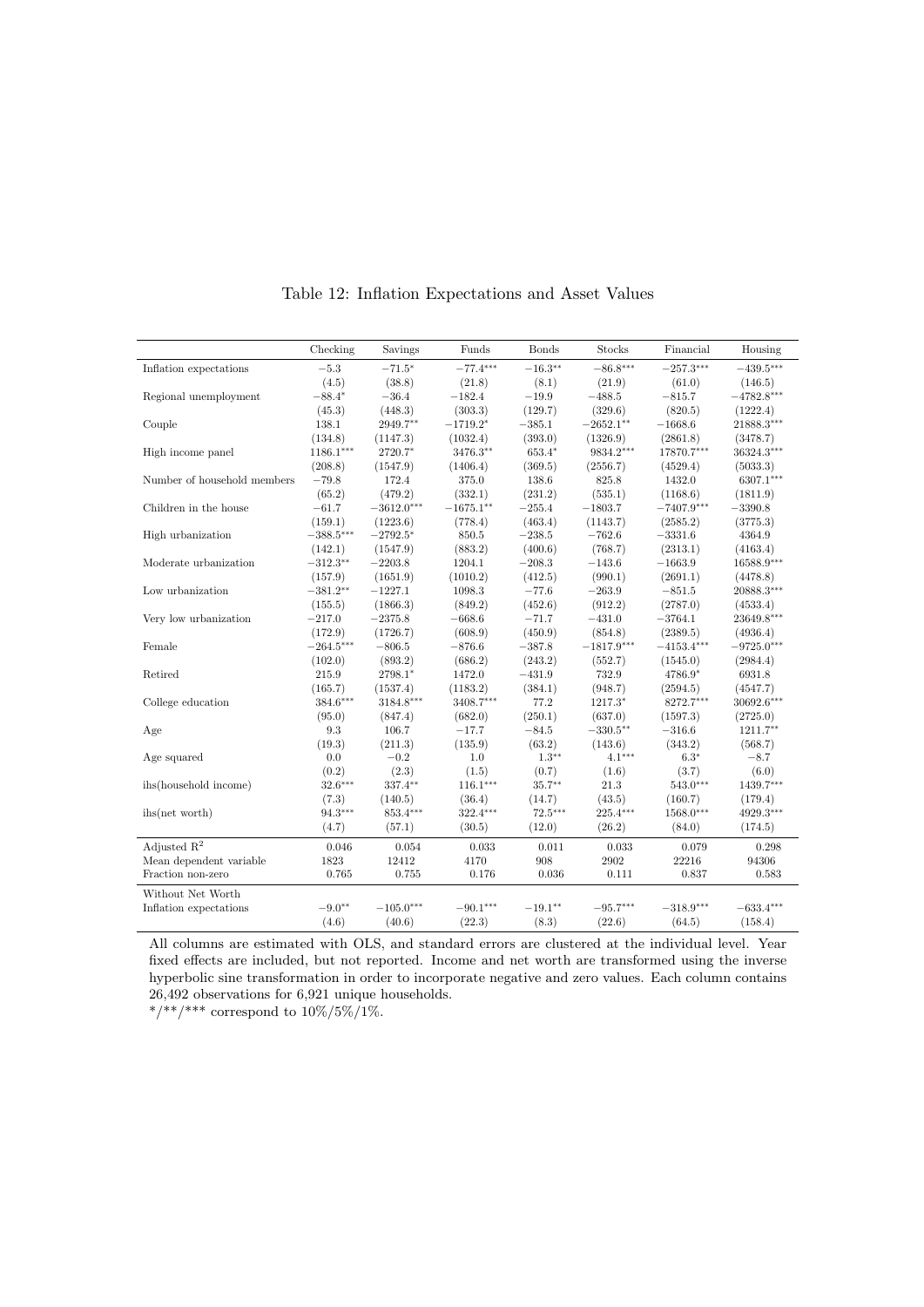|                             |              | Pooled DHS and CCO |              |              | <b>DHS</b>  |             |
|-----------------------------|--------------|--------------------|--------------|--------------|-------------|-------------|
|                             | Assets       | Liabilities        | Net Worth    | Assets       | Liabilities | Net Worth   |
| Inflation expectations      | $-2.721***$  | $-0.888***$        | $-1.833***$  | $-7.167***$  | $-2.444***$ | $-4.723***$ |
|                             | (0.425)      | (0.129)            | (0.362)      | (1.617)      | (0.771)     | (1.413)     |
| Regional unemployment       | $-15.340**$  | $-1.405$           | $-13.935**$  | $-0.026$     | 0.032       | $-0.058$    |
|                             | (7.170)      | (1.218)            | (6.797)      | (8.355)      | (2.762)     | (7.635)     |
| Couple                      | 48.493***    | $24.180***$        | 24.314***    | 45.876***    | $24.910***$ | 20.966**    |
|                             | (9.355)      | (2.563)            | (8.690)      | (10.967)     | (5.041)     | (10.436)    |
| Number of household members | 31.949***    | $9.726***$         | $22.223***$  | 5.124        | 1.922       | 3.201       |
|                             | (8.024)      | (1.438)            | (7.601)      | (6.999)      | (3.138)     | (7.049)     |
| Children in the house       | $-42.117***$ | $10.702***$        | $-52.819***$ | 4.262        | 10.394      | $-6.132$    |
|                             | (16.185)     | (3.213)            | (15.302)     | (16.001)     | (6.438)     | (15.706)    |
| High urbanization           | $-14.078*$   | 0.320              | $-14.398**$  | 15.824       | $-0.480$    | 16.303      |
|                             | (7.837)      | (2.796)            | (6.966)      | (11.355)     | (4.912)     | (10.043)    |
| Moderate urbanization       | 14.585       | $6.223**$          | 8.361        | 38.046***    | 6.485       | $31.561***$ |
|                             | (9.007)      | (2.806)            | (8.083)      | (11.598)     | (5.121)     | (10.137)    |
| Low urbanization            | 33.406***    | 4.175              | 29.232**     | 62.058***    | $9.937*$    | 52.122***   |
|                             | (12.727)     | (2.902)            | (11.796)     | (14.971)     | (5.832)     | (13.376)    |
| Very low urbanization       | 14.485*      | $-0.538$           | $15.023**$   | 54.702***    | $14.214**$  | $40.489***$ |
|                             | (8.538)      | (3.393)            | (7.544)      | (12.807)     | (6.756)     | (11.116)    |
| Female                      | 1.391        | 0.914              | 0.477        | $-22.120***$ | $-5.874$    | $-16.246**$ |
|                             | (8.460)      | (1.808)            | (7.945)      | (7.750)      | (3.801)     | (6.769)     |
| Retired                     | $-9.067$     | $-8.214***$        | $-0.853$     | 3.588        | $-0.717$    | 4.305       |
|                             | (20.126)     | (3.029)            | (19.171)     | (14.153)     | (4.940)     | (13.263)    |
| College education           | 98.141***    | 36.322***          | $61.819***$  | $77.719***$  | $26.449***$ | $51.270***$ |
|                             | (10.382)     | (1.904)            | (9.830)      | (8.100)      | (3.404)     | (7.531)     |
| Age                         | $9.636***$   | $1.217***$         | $8.420***$   | $5.212***$   | $-1.031$    | $6.243***$  |
|                             | (0.875)      | (0.303)            | (0.812)      | (1.985)      | (0.694)     | (1.909)     |
| Age squared                 | $-0.063***$  | $-0.020***$        | $-0.043***$  | $-0.028$     | $-0.004$    | $-0.024$    |
|                             | (0.011)      | (0.003)            | (0.011)      | (0.020)      | (0.006)     | (0.020)     |
| ihs(household income)       | 13.345**     | $2.885*$           | $10.460**$   | $16.162**$   | $6.761***$  | $9.401*$    |
|                             | (5.227)      | (1.533)            | (4.644)      | (7.159)      | (2.482)     | (5.101)     |
| DHS sample                  | $-38.178***$ | $-12.103***$       | $-26.076***$ |              |             |             |
|                             | (6.197)      | (2.007)            | (5.708)      |              |             |             |
| Adjusted $\mathbb{R}^2$     | 0.019        | 0.132              | 0.015        | 0.152        | 0.207       | 0.158       |
| Mean dependent variable     | 193.859      | 73.842             | 120.016      | 169.872      | 65.008      | 104.865     |
| Fraction non-zero           | 0.991        | 0.689              | 0.995        | 0.993        | 0.671       | 0.995       |

Table 13: Inflation Expectations and Assets, Liabilities and Net Worth, Administrative Data

All columns are estimated with OLS, and standard errors are clustered at the level of the individual. Year fixed effects are included, but not reported. Dependent variables are divided by a 1,000. Income is transformed using the inverse hyperbolic sine transformation in order to incorporate negative and zero values. The baseline for urbanization is "Very high urbanization". The pooled sample has 24,534 observations for 18,698 unique households. The DHS sample contains 7,969 observations for 2,134 households.  $^{\ast}/^{\ast\ast}/^{\ast\ast\ast}$  correspond to 10%/5%/1%.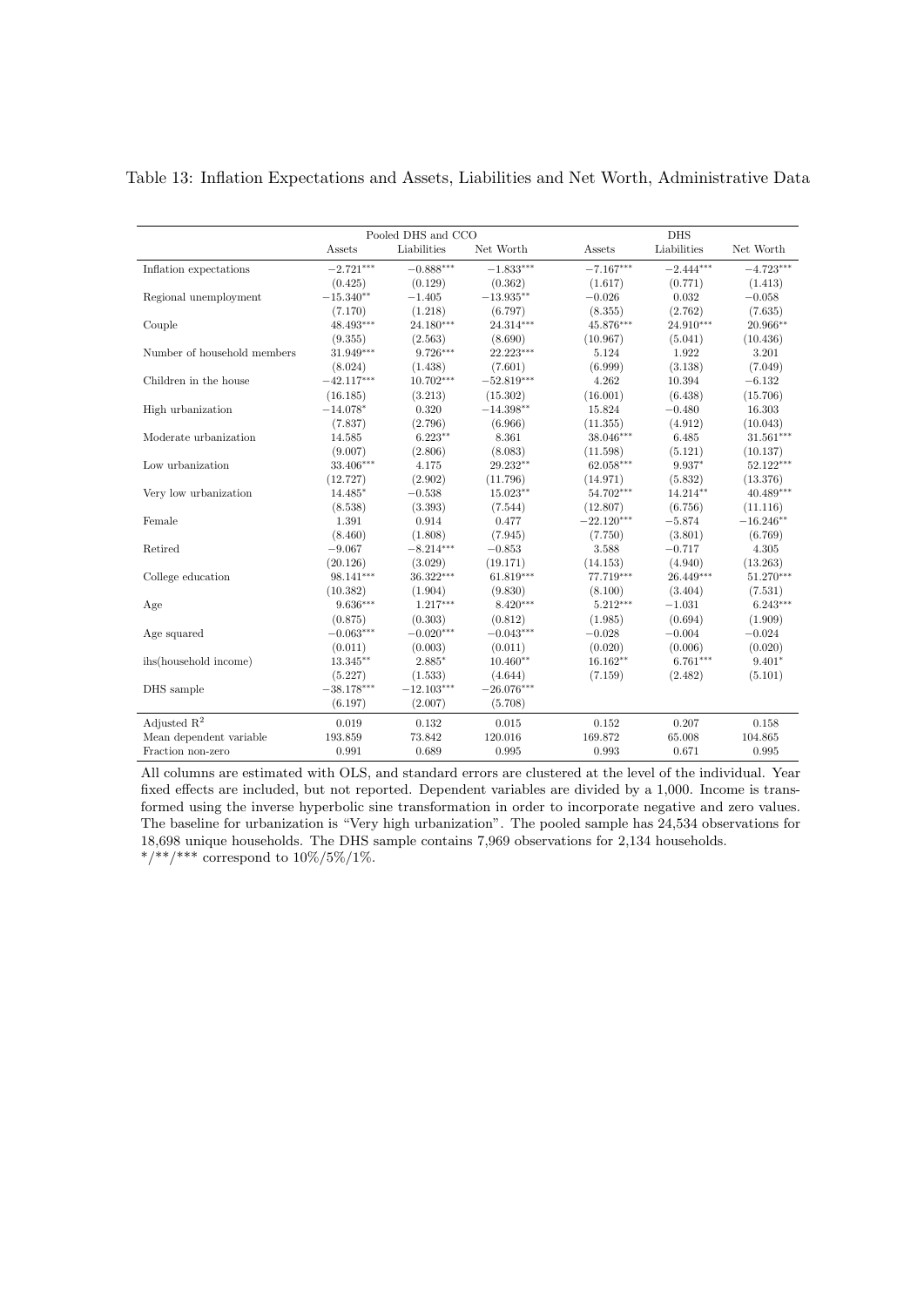|                             |             | Pooled DHS and CCO |              |              |             | <b>DHS</b>   |              |              |
|-----------------------------|-------------|--------------------|--------------|--------------|-------------|--------------|--------------|--------------|
|                             | Savings     | <b>Bonds</b>       | Stocks       | House        | Savings     | <b>Bonds</b> | Stocks       | House        |
| Inflation expectations      | 0.0002      | $-0.0007***$       | $-0.0031***$ | $-0.0041***$ | $-0.0010$   | $-0.0047**$  | $-0.0285***$ | $-0.0187***$ |
|                             | (0.0001)    | (0.0002)           | (0.0005)     | (0.0006)     | (0.0011)    | (0.0020)     | (0.0048)     | (0.0053)     |
| Regional unemployment       | 0.0004      | $-0.0014$          | 0.0008       | 0.0019       | 0.0023      | $-0.0082$    | $-0.0113$    | 0.0191       |
|                             | (0.0011)    | (0.0027)           | (0.0061)     | (0.0055)     | (0.0030)    | (0.0080)     | (0.0179)     | (0.0161)     |
| Couple                      | $0.0100***$ | 0.0018             | $0.0318***$  | $0.1986***$  | $0.0118**$  | $-0.0162$    | $-0.0182$    | $0.1873***$  |
|                             | (0.0021)    | (0.0054)           | (0.0111)     | (0.0111)     | (0.0049)    | (0.0165)     | (0.0319)     | (0.0302)     |
| Number of household members | $0.0020***$ | 0.0014             | $0.0113**$   | $0.0175***$  | $-0.0032$   | 0.0101       | 0.0152       | $0.0242*$    |
|                             | (0.0007)    | (0.0023)           | (0.0045)     | (0.0034)     | (0.0028)    | (0.0112)     | (0.0179)     | (0.0127)     |
| Children in the house       | 0.0025      | $-0.0038$          | $-0.0107$    | $0.0429***$  | 0.0047      | $-0.0136$    | $-0.0836**$  | 0.0016       |
|                             | (0.0021)    | (0.0056)           | (0.0134)     | (0.0112)     | (0.0064)    | (0.0218)     | (0.0393)     | (0.0332)     |
| High urbanization           | $0.0056*$   | $0.0141***$        | $-0.0018$    | $0.0983***$  | $0.0107*$   | $0.0216*$    | 0.0492       | $0.1361***$  |
|                             | (0.0030)    | (0.0053)           | (0.0141)     | (0.0149)     | (0.0060)    | (0.0127)     | (0.0333)     | (0.0358)     |
| Moderate urbanization       | $0.0069**$  | $0.0224***$        | 0.0195       | $0.1754***$  | 0.0069      | $0.0218*$    | $0.0590*$    | $0.2383***$  |
|                             | (0.0031)    | (0.0056)           | (0.0147)     | (0.0150)     | (0.0068)    | (0.0131)     | (0.0350)     | (0.0357)     |
| Low urbanization            | $0.0074***$ | $0.0316***$        | 0.0117       | $0.1901***$  | $0.0121**$  | $0.0474***$  | $0.0781**$   | $0.2451***$  |
|                             | (0.0028)    | (0.0059)           | (0.0145)     | (0.0147)     | (0.0059)    | (0.0149)     | (0.0358)     | (0.0363)     |
| Very low urbanization       | 0.0051      | $0.0364***$        | 0.0210       | $0.2007***$  | 0.0081      | $0.0498***$  | 0.0579       | $0.2306***$  |
|                             | (0.0032)    | (0.0076)           | (0.0166)     | (0.0159)     | (0.0064)    | (0.0182)     | (0.0382)     | (0.0371)     |
| Female                      | $0.0046***$ | 0.0039             | $-0.0295***$ | $-0.0281***$ | 0.0016      | $-0.0038$    | $-0.1018***$ | $-0.0740***$ |
|                             | (0.0016)    | (0.0037)           | (0.0080)     | (0.0078)     | (0.0040)    | (0.0111)     | (0.0248)     | (0.0252)     |
| Retired                     | $-0.0008$   | $0.0153*$          | $-0.0145$    | $-0.0016$    | 0.0009      | 0.0095       | $-0.0372$    | 0.0087       |
|                             | (0.0025)    | (0.0092)           | (0.0173)     | (0.0158)     | (0.0047)    | (0.0194)     | (0.0363)     | (0.0331)     |
| College education           | $0.0078***$ | $0.0335***$        | $0.1671***$  | $0.1305***$  | $0.0091***$ | $0.0431***$  | $0.1609***$  | $0.1430***$  |
|                             | (0.0014)    | (0.0043)           | (0.0088)     | (0.0078)     | (0.0030)    | (0.0108)     | (0.0221)     | (0.0197)     |
| Age/10                      | $-0.0000$   | 0.0033             | $0.1097***$  | $0.1783***$  | $-0.0050$   | $-0.0120$    | $0.1588***$  | $0.0962**$   |
|                             | (0.0044)    | (0.0089)           | (0.0179)     | (0.0187)     | (0.0097)    | (0.0244)     | (0.0496)     | (0.0486)     |
| $Age/10$ squared            | 0.0001      | 0.0005             | $-0.0088***$ | $-0.0175***$ | 0.0003      | 0.0025       | $-0.0126***$ | $-0.0098**$  |
|                             | (0.0004)    | (0.0010)           | (0.0018)     | (0.0018)     | (0.0008)    | (0.0026)     | (0.0048)     | (0.0046)     |
| ihs(household income)       | $0.0020***$ | $0.0064***$        | $0.0162***$  | $0.0198***$  | 0.0029      | $0.0085***$  | $0.0398***$  | $0.0355**$   |
|                             | (0.0007)    | (0.0010)           | (0.0034)     | (0.0035)     | (0.0018)    | (0.0027)     | (0.0109)     | (0.0141)     |
| ihs(net worth)              | $0.0014***$ | $0.0023***$        | $0.0075***$  | $0.0038***$  | $0.0020***$ | $0.0028***$  | $0.0083***$  | $0.0033***$  |
|                             | (0.0001)    | (0.0001)           | (0.0005)     | (0.0004)     | (0.0003)    | (0.0004)     | (0.0013)     | (0.0010)     |
| DHS sample                  | $0.0036*$   | $0.0122**$         | $0.0571***$  | $-0.0231**$  |             |              |              |              |
|                             | (0.0019)    | (0.0057)           | (0.0117)     | (0.0110)     |             |              |              |              |
| Adjusted $\mathbf{R}^2$     | 0.024       | 0.037              | 0.085        | 0.184        | 0.028       | 0.048        | 0.097        | 0.201        |
| Mean dependent variable     | 0.990       | 0.047              | 0.282        | 0.751        | 0.988       | 0.059        | 0.349        | 0.739        |
| Without Net Worth           |             |                    |              |              |             |              |              |              |
| Inflation expectations      | 0.0001      | $-0.0008***$       | $-0.0035***$ | $-0.0045***$ | $-0.0011$   | $-0.0049**$  | $-0.0289***$ | $-0.0200***$ |
|                             | (0.0001)    | (0.0002)           | (0.0005)     | (0.0006)     | (0.0011)    | (0.0020)     | (0.0049)     | (0.0051)     |
|                             |             |                    |              |              |             |              |              |              |

Table 14: Inflation Expectations and Ownership of Assets, Administrative Data

All columns are estimated with linear probability models (OLS), and standard errors are clustered at the level of the individual. Year fixed effects are included, but not reported. The pooled sample has 24,534 observations for 18,698 unique households. The DHS sample contains 7,969 observations for 2,134 households.

\*/\*\*/\*\*\* correspond to  $10\%/5\%/1\%.$